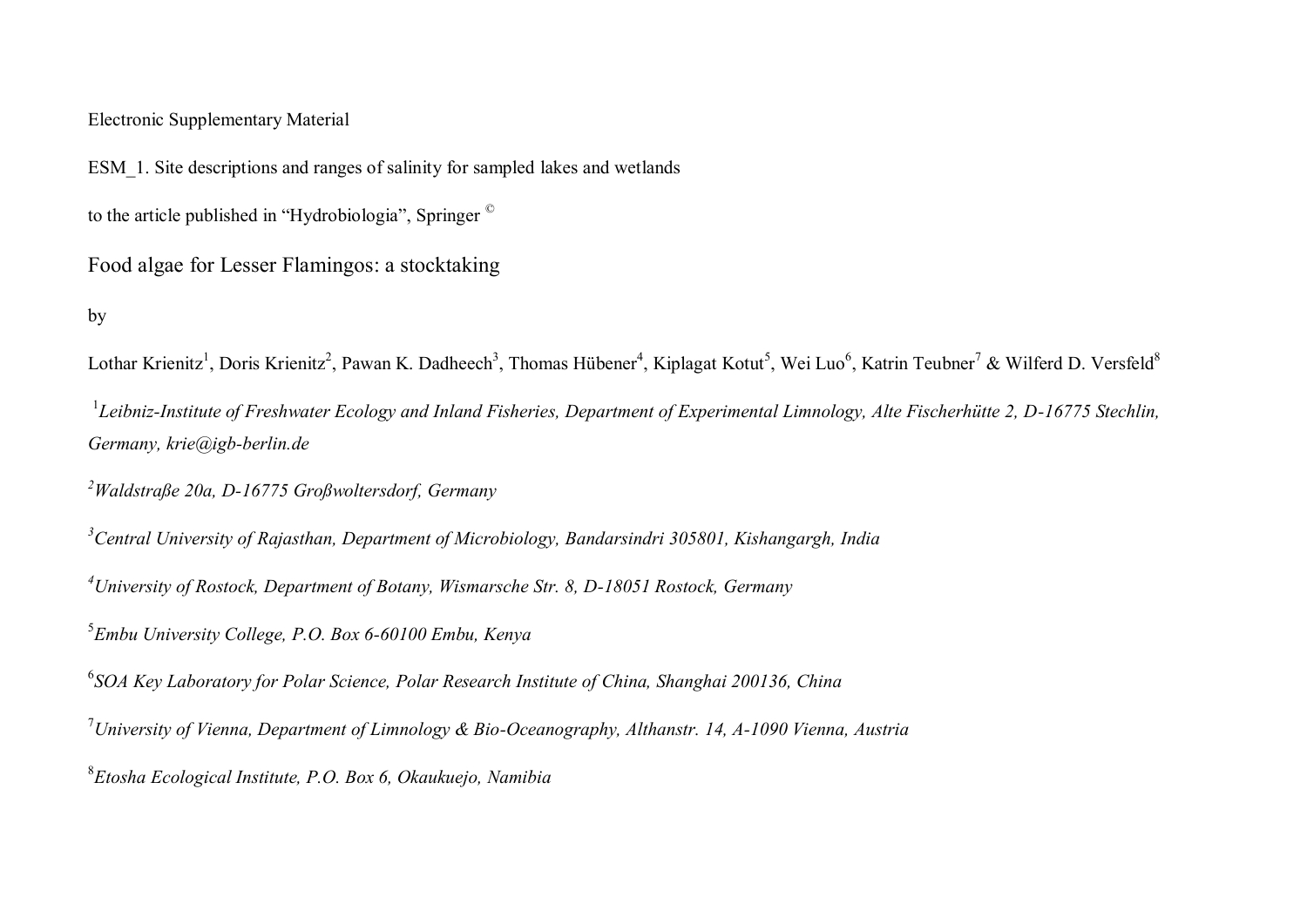Table 1. Sampling sites. Salinity range according to Hammer (1986): fresh (0.5 ppt), subsaline (0.5-3 ppt), hyposaline (3-20 ppt), mesosaline (20-50 ppt), hypersaline (>50 ppt).

| Country                  | Surface area       | <b>Depth-Range</b> | <b>Salinity-Range</b> | <b>Comments</b>             | <b>References</b>                                                   |
|--------------------------|--------------------|--------------------|-----------------------|-----------------------------|---------------------------------------------------------------------|
| <b>Site</b>              | [km <sup>2</sup> ] | [m]                |                       |                             |                                                                     |
| Kenya                    |                    |                    |                       |                             |                                                                     |
| Lake Bogoria             | $30 - 42$          | $8 - 12$           | meso-                 | Steep basin, ±stable        | Harper et al. (2003), Jirsa et al. (2013),                          |
|                          |                    |                    | hypersaline           | hydrology                   | Oduor & Schagerl (2007), Onywere et al.                             |
| N 00°13'83", E 36°05'55" |                    |                    |                       |                             | $(2013)$ , Tebbs et al. $(2013b)$                                   |
| Bogoria Hot Springs      | 0.002              | < 0.05             | sub - hyposaline      | Chemurkeu Area              | Krienitz et al. (2003), Owen et al. (2004),                         |
| N 00°13'33", E 36°05'41" |                    |                    |                       |                             | Renaut et al. (2013)                                                |
| Lake Nakuru              | $10 - 55$          | $< 0.5 - 3.5$      | hypo -                |                             | National park, Shallow basin, Jirsa et al. (2013), Vareschi (1978), |
| S 00°21'88", E 36°03'46" |                    |                    | hypersaline           | unstable hydrology          | Vareschi & Jacobs (1985), Schagerl &                                |
|                          |                    |                    |                       |                             | Oduor (2008), Ong'ondo et al. (2013)                                |
| Sewage Oxidation Pond    | 0.025              | $< 0.2 - 1$        | fresh                 | Watering into the L. Nakuru | Kotut et al. (2010)                                                 |

S 00°18'17'', E 36°05'31''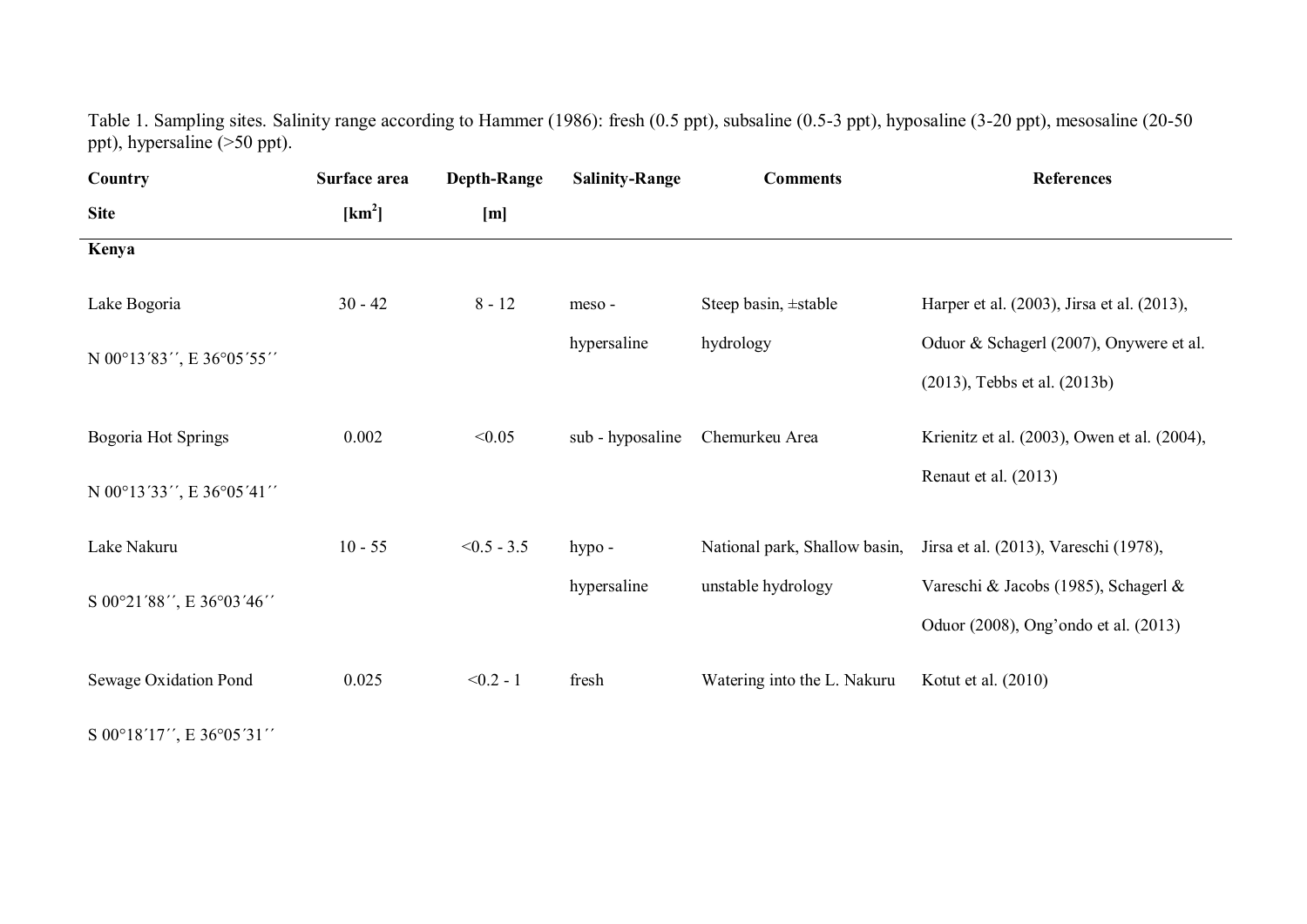| Lake Elmentaita          | $1 - 25$      | $< 0.3 - 3$ | hypo -           | Shallow basin, unstable       | Melack (1988), Ballot et al. (2004),     |
|--------------------------|---------------|-------------|------------------|-------------------------------|------------------------------------------|
| S 00°27'34", E 36°15'33" |               |             | mesosaline       | hydrology                     | Schagerl & Oduor (2008)                  |
| Lake Magadi              | $50 - 120$    | $< 0.5 - 5$ | meso-            | Southern lagoon near hot      | Brown & Root (1971), Coe (1967), Eugster |
| S 01°58'09", E 36°15'26" |               |             | hypersaline      | springs                       | (1970), Schlüter (1993)                  |
| Lake Naivasha            | $100 - 170$   | $4 - 7$     | fresh            | For comparison with           | Verschuren (1999), Harper et al. (2002,  |
| S 00°45'24", E 36°17'07" |               |             |                  | L. Oloidien, no flamingo site | 2011), Krienitz et al. (2013c)           |
| Lake Oloidien            | $4 - 6$       | $7 - 8$     | sub - hyposaline | Crater lake, temporally       | Verschuren (1999), Verschuren et al.     |
| S 00°49'00", E 36°15'52" |               |             |                  | connected to L. Naivasha      | (2000), Krienitz et al. (2013b)          |
| Lake Simbi               | $0.25 - 0.30$ | $21 - 24$   | hyposaline       | Crater lake, 2 km distant     | Finley et al. (1987), Melack (1979),     |
| S 00°22'19", E 34°37'53" |               |             |                  | from Lake Victoria shore      | Ochumba & Kibaara (1988)                 |
| Lake Sonachi             | $0.15 - 0.20$ | $5 - 6$     | hyposaline       | Crater lake, 2 km distant to  | Verschuren et al. (1999), Melack et al.  |
| S 00°46'59", E36°15'36"  |               |             |                  | lakes Oloidien & Naivasha     | $(1982)$ , Ballot et al. $(2005)$        |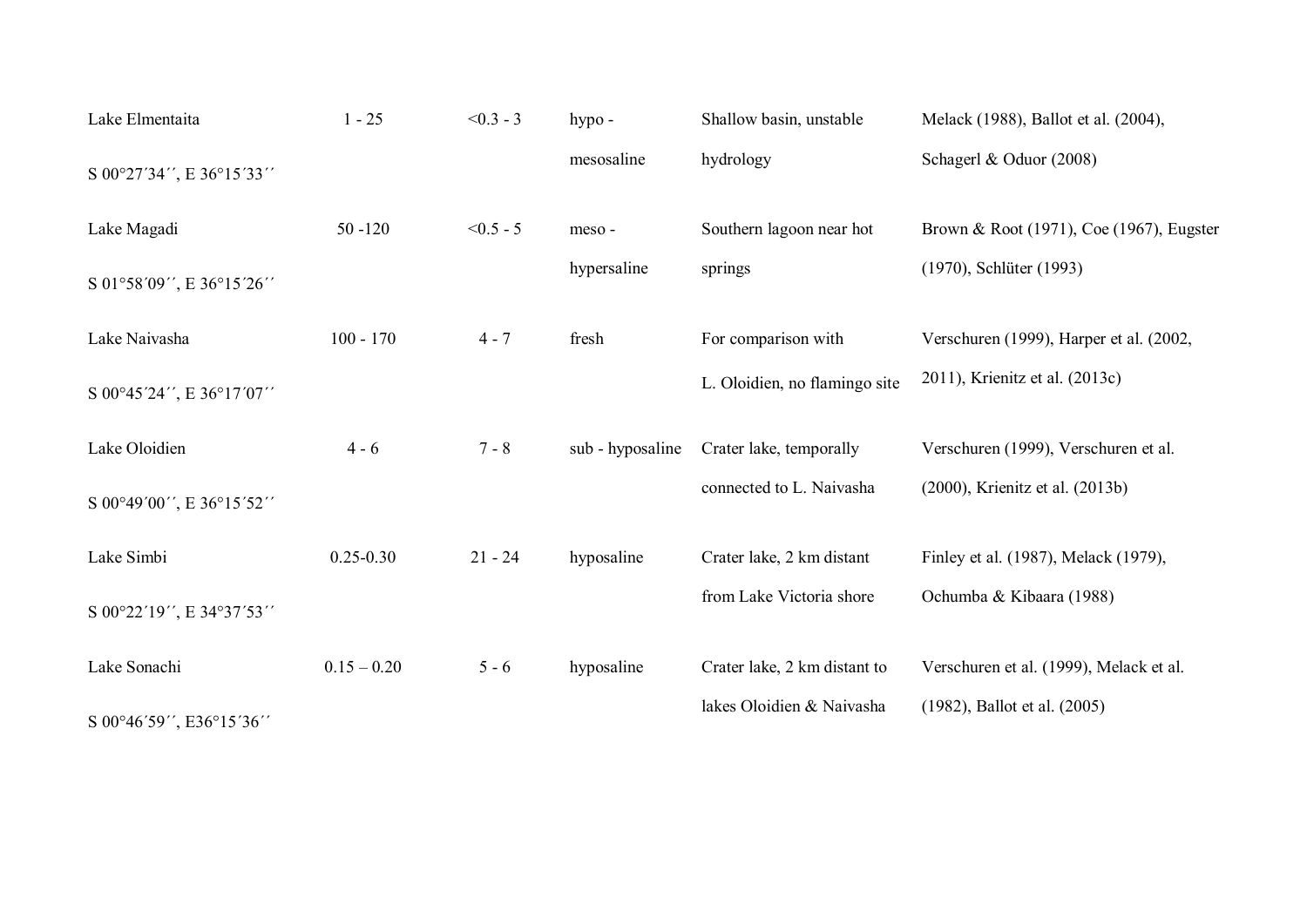| Lake Turkana             | 6,500 | max. 109 | subsaline  | Largest lake in the Kenyan   | Kolding (1992)                        |
|--------------------------|-------|----------|------------|------------------------------|---------------------------------------|
| N 03°14'41", E 36°02'00" |       |          |            | part of the Rift Valley      |                                       |
| Tanzania                 |       |          |            |                              |                                       |
| Lake Big Momela          | 0.9   | max. 31  | mesosaline | Arusha National Park, lake   | Hecky & Kilham (1973), Kilham & Hecky |
| S 03°13'33", E 36°54'31" |       |          |            | frequently visited by Lesser | (1973), Melack & Kilham (1974), Tuite |
|                          |       |          |            | Flamingos                    | (1981), Lugomela et al. (2006)        |
| Lake Small Momela        | 0.5   |          | hyposaline | No flamingos                 | Hecky & Kilham (1973)                 |
| S 03°13'19", E 36°53'30" |       |          |            |                              |                                       |
| Tulasia                  | 0.2   |          | mesosaline | Few flamingos                | Hecky & Kilham (1973), Tuite (1981)   |
| S 03°12'44", E 36°54'26" |       |          |            |                              |                                       |
| Burunge                  | 40    |          | Hyposaline | Vicinity of Tarangire        | Mlingwa & Baker $(2006)$              |
| S 03°52'39", E 35°51'43" |       |          |            | National Park, irregularly   |                                       |
|                          |       |          |            | flamingos                    |                                       |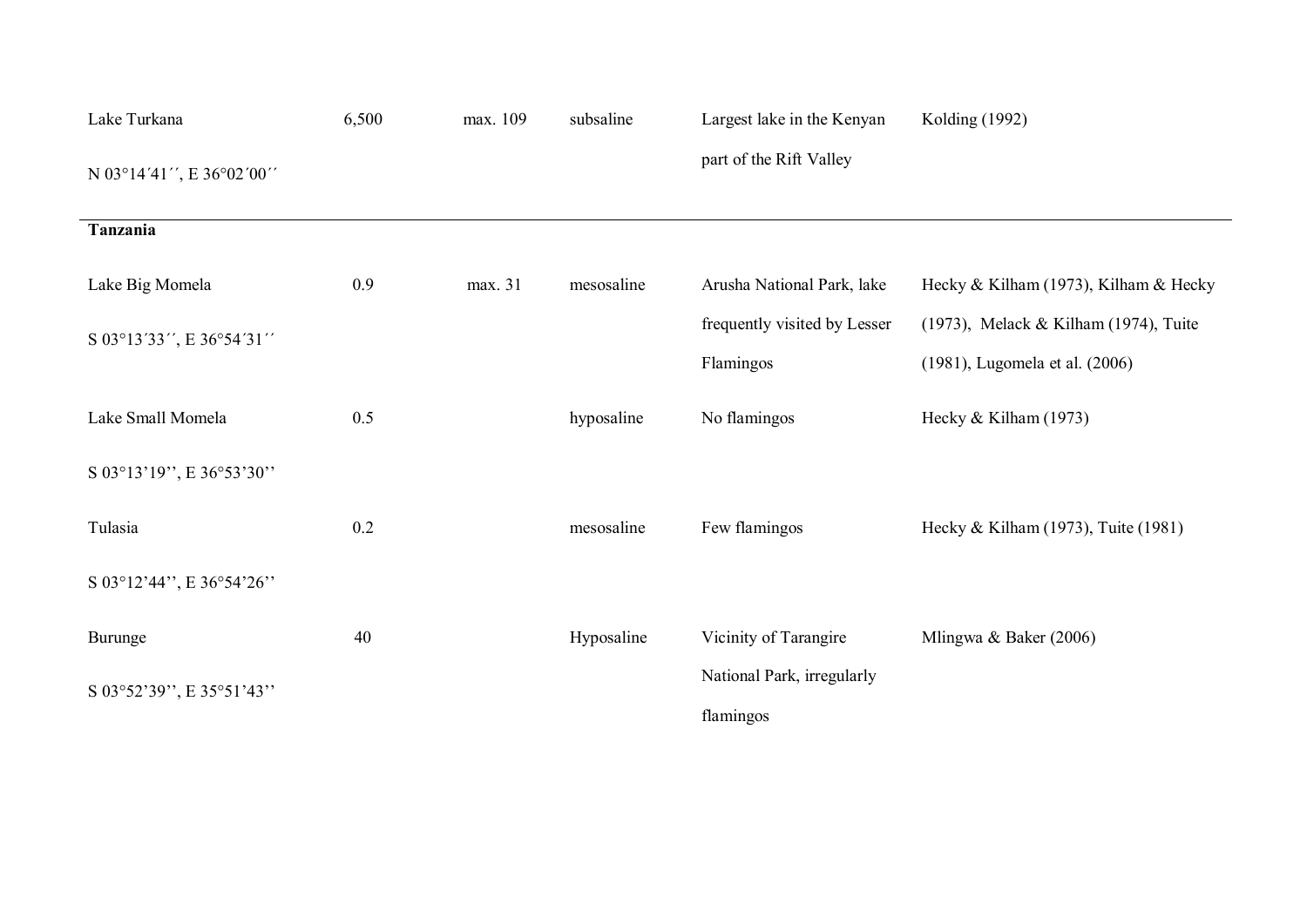| Lake Manyara              | $410 - 480$ | $< 0.2 - 4$ | hyposaline  | National Park, high                    | Yanda & Madukla (2005), Fyumagwa et al.   |
|---------------------------|-------------|-------------|-------------|----------------------------------------|-------------------------------------------|
| S 03°43'43", E 35°44'45"  |             |             |             | cyanobacterial diversity               | (2013), Kihwele et al. (2014)             |
| Lake Makat, Ngorongoro    | $3 - 12$    | < 0.5       | hyposaline  | Shallow lake within the                | Hecky & Kilham (1973), Melack & Kilham    |
| S 03°11'50", E 35°31''35" |             |             |             | Ngorongoro crater<br>conservation area | (1974), Tuite (1981), Hanby & Bygott 1998 |
| Lake Natron               | $81 - 804$  | $< 0.1 - 3$ | meso-       | Only breeding place of                 | Eugster (1970), Tebbs et al. (2013a)      |
| S 02°10'37", E 36°04'58"  |             |             | hypersaline | Lesser Flamingo in East<br>Africa      |                                           |
| S 02°34'04", E 35°54'38"  |             |             |             |                                        |                                           |
| Uganda                    |             |             |             |                                        |                                           |
| Lake Katwe                | 2.5         | $1 - 2$     | hypersaline | Crater lake, mainly chloride,          | Mungoma (1990), Pomeroy et al. (2003)     |
| S 00°08'20", E 29°53'15"  |             |             |             | salt (NaCl) production                 |                                           |
| Lake Nyamanyuka           | 0.9         | n.d.        | mesosaline  | Crater lake, mainly                    | Mungoma (1990), Pomeroy et al. (2003)     |
| S 00°05'27", E 29°59'19"  |             |             |             | carbonate-chloride,                    |                                           |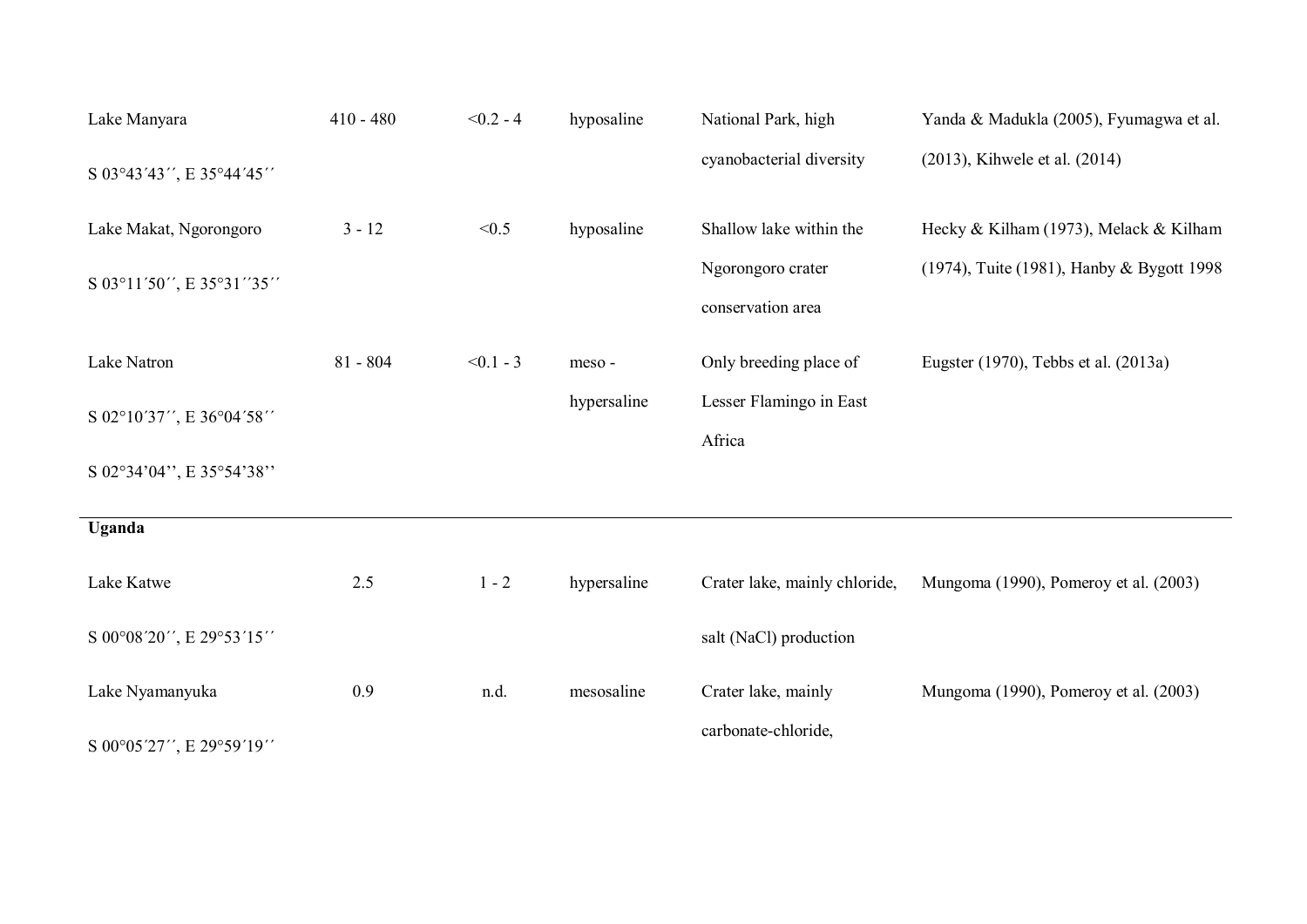|                          |               |      |            | important bird area           |                                         |
|--------------------------|---------------|------|------------|-------------------------------|-----------------------------------------|
| Lake Bagusa              | 0.35          | n.d. | mesosaline | Crater lake, mainly sulphate- | Mungoma (1990), Pomeroy et al. (2003)   |
| S 00°06'10", E 30°10'24" |               |      |            | chloride,                     |                                         |
|                          |               |      |            | important bird area           |                                         |
| <b>Botswana</b>          |               |      |            |                               |                                         |
| Makgadikgadi (Sua) Pan,  | 16,000(3,400) | n.d. | mesosaline | Largest salt pan of the world | Eckardt et al. (2008), McCulloch et al. |
| Nata Bird Sanctuary      |               |      |            |                               | (2008)                                  |
| S 20°20'16", E 26°14'55' |               |      |            |                               |                                         |
| Namibia                  |               |      |            |                               |                                         |
| Flamingopan 1, Etosha    | 0.02          | 0.3  | hyposaline | Flooded temporarily           | Berry (1972)                            |
| North                    |               |      |            |                               |                                         |
| S 18°31'27", E 15°55'49" |               |      |            |                               |                                         |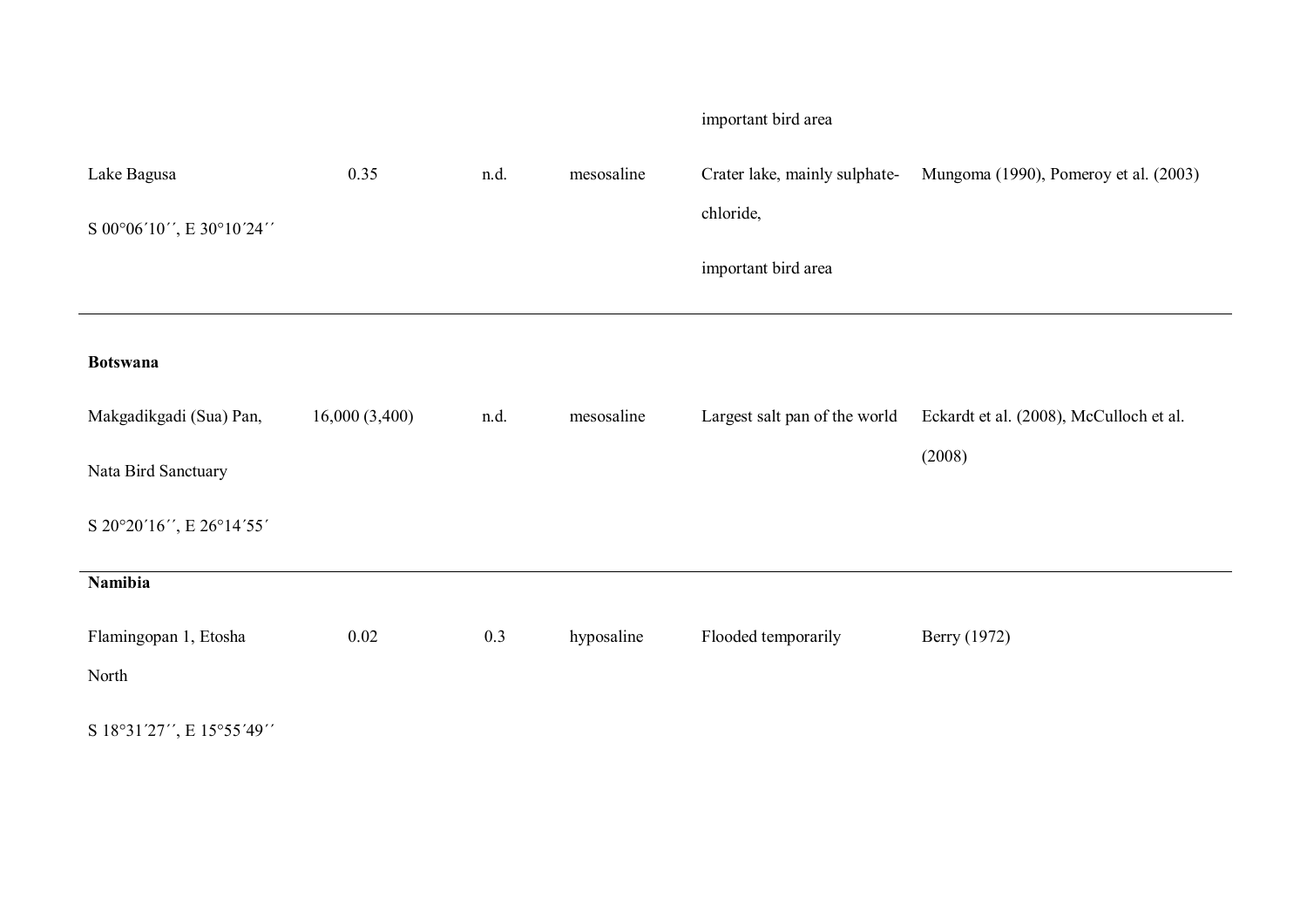| Flamingopan 2, Etosha     | 0.02  | 0.3    | hyposaline | Flooded temporarily           | Berry (1972)                           |
|---------------------------|-------|--------|------------|-------------------------------|----------------------------------------|
| North                     |       |        |            |                               |                                        |
| S 18°30'24", E 15°54'39"  |       |        |            |                               |                                        |
| Ekuma River Mouth, Etosha | n.d.  | < 0.5  | hypo -     | River delta, watering into    | Berry (1972)                           |
| S 18°38'19", E 15°59'38"  |       |        | mesosaline | Etosha Pan                    |                                        |
| Okondeka Spring, Etosha   | n.d.  | < 0.10 | hyposaline | Contact spring, watering into | Osborne & Versfeld (2004), Dadheech et |
| S 18°59'39", E 15°52'05"  |       |        |            | Etosha Pan                    | al. (2013)                             |
| Springbockfontein, Etosha | n.d.  | < 0.6  | hyposaline | Waterhole fed by contact      | Osborne & Versfeld (2004)              |
| S 18°56'13", E 16°41'51"  |       |        |            | springs at southern shore     |                                        |
| Sewage outfall ponds,     | 0.8   | 0.15   | hyposaline | Birds paradise, good example  |                                        |
| Walvis Bay (SOW), pond 1  |       |        |            | to create flamingo habitats   |                                        |
| S 22°58'59", E 14°31'13"  |       |        |            |                               |                                        |
| SOW, pond 2               | 0.002 | 0.1    | mesosaline | Small but fine habitat for    |                                        |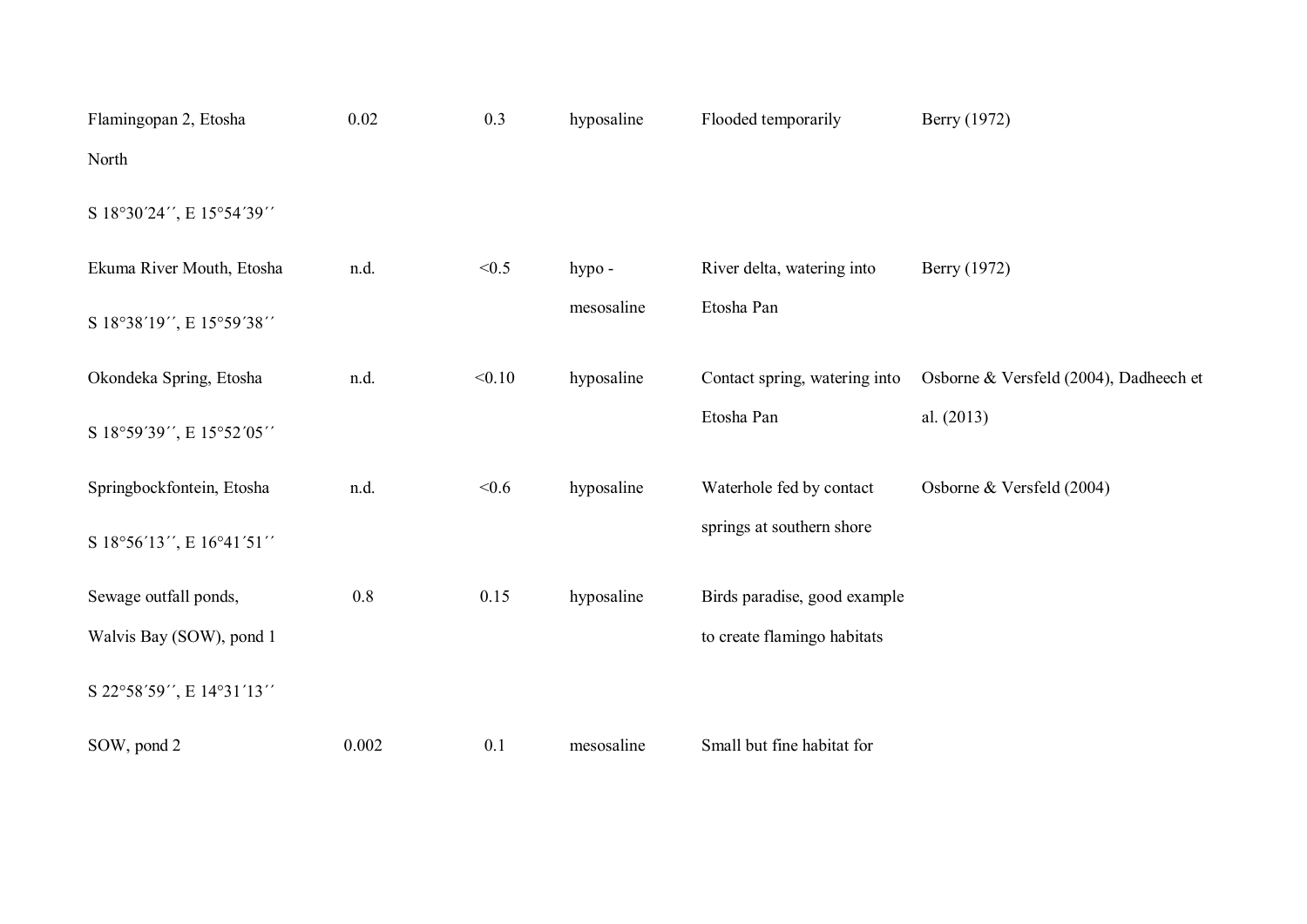| S 22°58'07", E 14°31'48" |       |           |             | cyanobacteria                                    |                                           |
|--------------------------|-------|-----------|-------------|--------------------------------------------------|-------------------------------------------|
| SOW, pond 3              | 0.005 | 0.1       | hypersaline | Despite close vicinity to                        |                                           |
| S 22°58'02", E 14°31'49" |       |           |             | pond 2, completely different<br>algal settlement |                                           |
| Lagoon, Walvis Bay       | 2.1   | $0 - 2.5$ | mesosaline  | Tidal mudflats, flamingo                         | Wearne & Underhill (2005), Simmons et al. |
| S 22°58'40", E 14°29'49" |       |           |             | spectacle under urban<br>conditions              | (1999)                                    |
| Salt evaporation pond,   | 0.005 | 0.1       | mesosaline  | One of the largest solar                         | Wearne & Underhill (2005)                 |
| Walvis Bay               |       |           |             | evaporation facilities in                        |                                           |
| S 22°59'17", E 14°25'12" |       |           |             | Africa                                           |                                           |
| Salt and Guano Company   | n.d.  | $0.5 - 1$ | mesosaline  | Diverts water from the sea                       |                                           |
| Swakopmund (SCS)         |       |           |             | into the evaporation ponds                       |                                           |
| S 22°34'19", E 14°31'27" |       |           |             |                                                  |                                           |
| SCS, evaporation pond 1  | 0.005 | 0.1       | mesosaline  | Despite clear water body,                        |                                           |
|                          |       |           |             | flamingos find food sediment                     |                                           |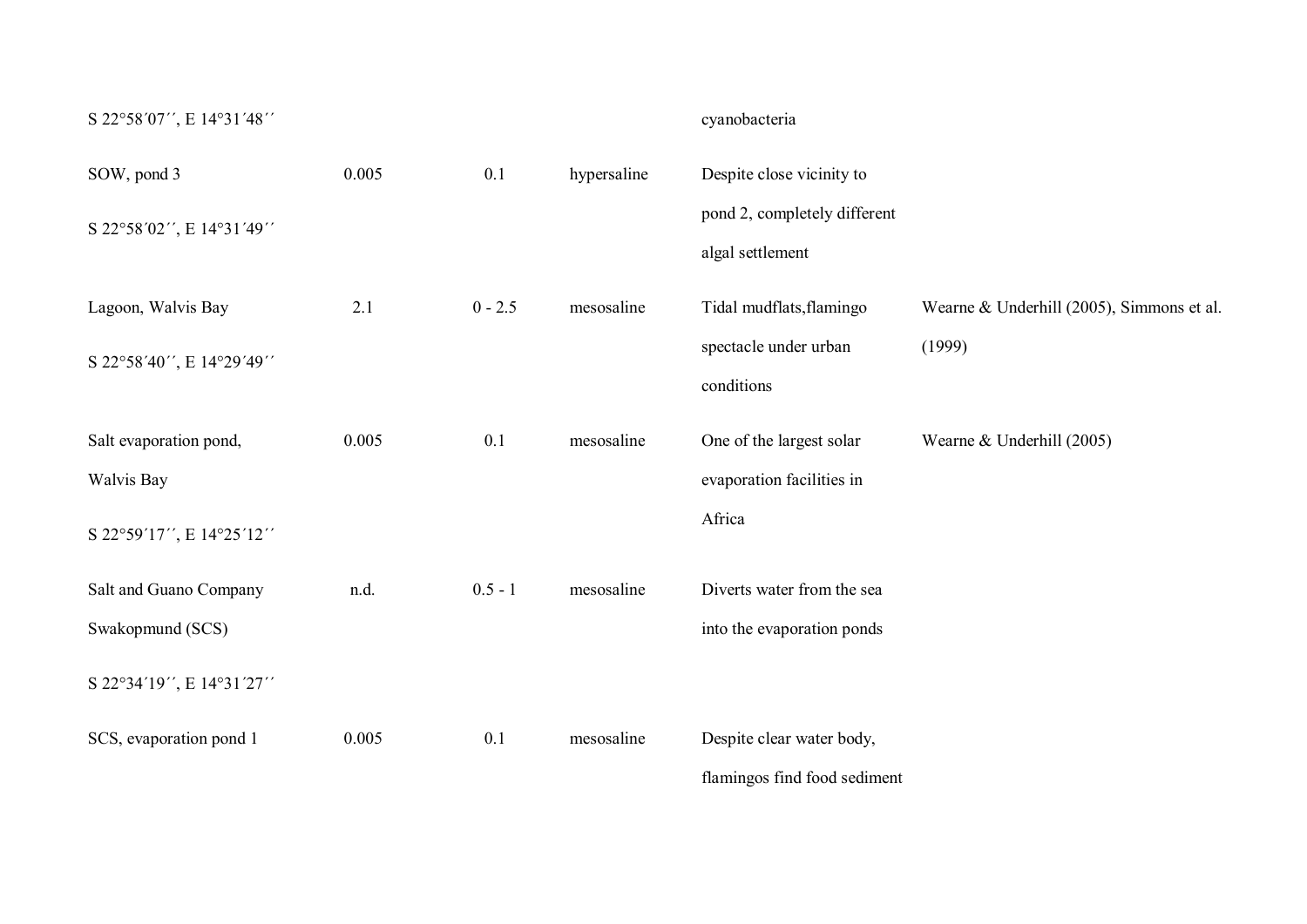| (clear)                  |      |       |             | diatoms                                 |                                                   |
|--------------------------|------|-------|-------------|-----------------------------------------|---------------------------------------------------|
| S 22°35'11", E 14°31'49" |      |       |             |                                         |                                                   |
| SCS, evaporation pond 2  | 0.05 | 0.2   | hypersaline | Despite dense algal bloom,              |                                                   |
| (green)                  |      |       |             | no flamingo is eating                   |                                                   |
| S 22°35'48", E 14°31'51" |      |       |             |                                         |                                                   |
| South Africa             |      |       |             |                                         |                                                   |
| Kamfers Dam              | 5    | < 1.5 | hyposaline  | World's only artificial                 | Anderson (2008), Anderson (2015),                 |
| S 28°39'34", E 24°45'44" |      |       |             | breeding island for Lesser<br>Flamingos | Anderson & Anderson (2010), Hill et al.<br>(2013) |
| River Vaal,              | n.d. | n.d.  | fresh       | For comparison with                     |                                                   |
| <b>Barkly West</b>       |      |       |             | Kamfers Dam, no flamingo<br>site        |                                                   |
| S 28°33'29", E 24°31'17" |      |       |             |                                         |                                                   |

**India**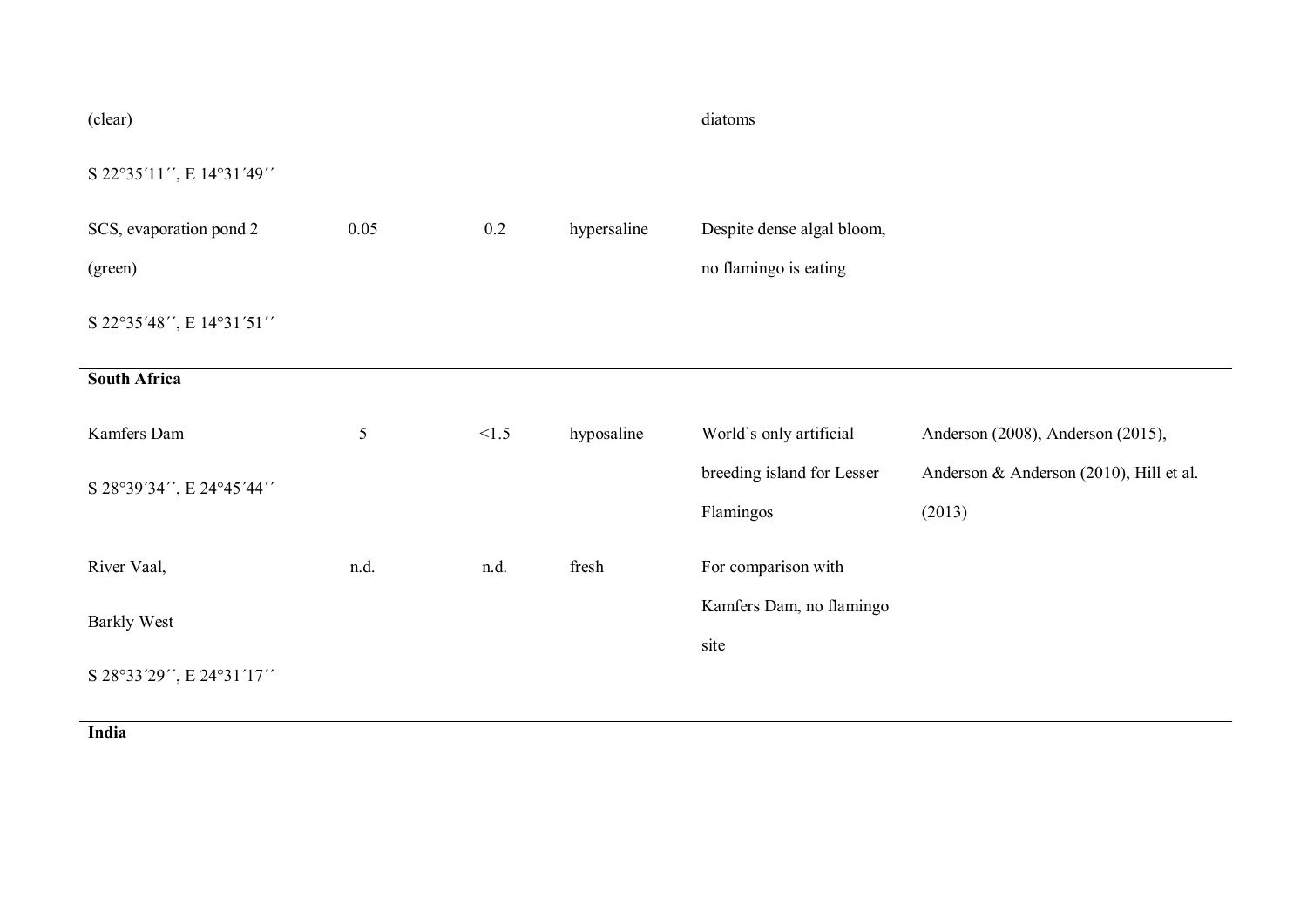| Little Rann of Kutch,       | 5,000 | $0 - 1$  | sub-        | Unique inundation system                           | Singh et al. (1999), Gupta & Ansari (2012), |
|-----------------------------|-------|----------|-------------|----------------------------------------------------|---------------------------------------------|
| Nesting Site                |       |          | hypersaline | seasonally inflow of seawater Thomas et al. (2012) |                                             |
| N 23°20', E 71°27'          |       |          |             | or freshwater                                      |                                             |
| Little Rann of Kutch,       | 0.001 | 0.5      | subsaline   | Part of salt production                            |                                             |
| Saltpond 1                  |       |          |             |                                                    |                                             |
| N 23°21', E 71°25'          |       |          |             |                                                    |                                             |
| Little Rann of Kutch,       | 0.001 | 0.3      | mesosaline  | Part of salt production                            |                                             |
| Saltpond 2                  |       |          |             |                                                    |                                             |
| N 23°19', E 71°34'          |       |          |             |                                                    |                                             |
| Little Rann of Kutch, Creek | n.d.  | n.d.     | hypersaline | Diverts water to the Kutch                         |                                             |
| at southern shore           |       |          |             |                                                    |                                             |
| N 23°08', E 70°52'          |       |          |             |                                                    |                                             |
| Dam near Lake Sambhar       | 0.005 | $\sim$ 1 | mesosaline  | Scenic mix of flamingos and                        |                                             |
|                             |       |          |             | "civilisation" (temple,                            |                                             |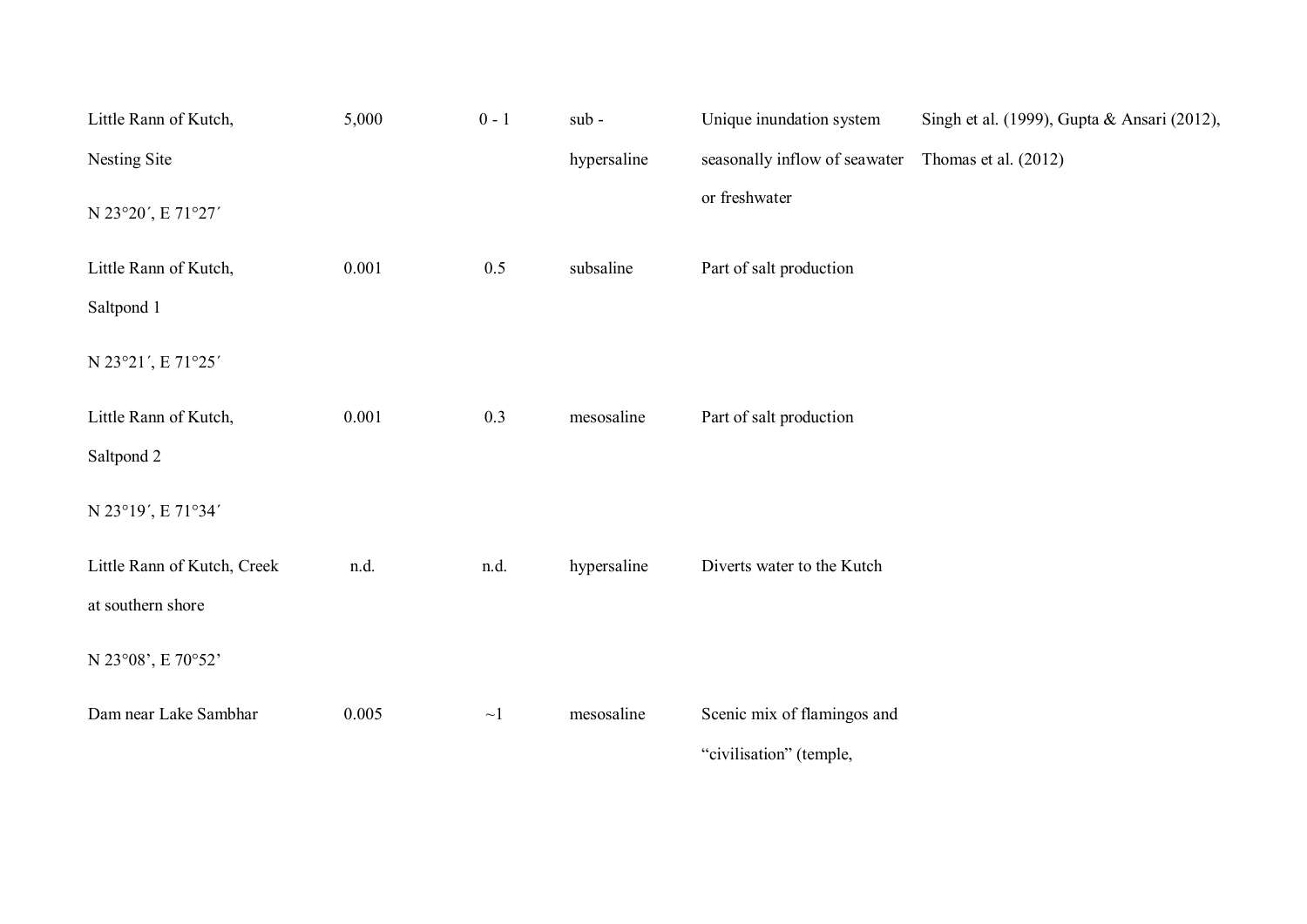| N 26°57', E 75°18'    |             |         |             | railway, rubbish dump)       |                                         |
|-----------------------|-------------|---------|-------------|------------------------------|-----------------------------------------|
| Lake Sambhar          | $190 - 350$ | $0 - 3$ | hypersaline | Salt pan with high diversity | Baid (1968), Kulshreshtha et al. (2011) |
| N 26°55', E 75°10'    |             |         |             | of saline water habitats     |                                         |
| River Ganga, Varanasi | n.d.        | n.d.    | fresh       | Stream collects microphytes  | Pandey et al. (2014)                    |
| N 25°17', E 83°00'    |             |         |             | from the flood plain during  |                                         |
|                       |             |         |             | rainy season                 |                                         |

# **Characteristics of sampling sites**

## *Soda lakes in East Africa*

### *Kenya*

The key characteristic of soda lakes is the high concentration of Na<sup>+</sup> and the low concentration of Ca<sup>2+</sup> and Mg<sup>2+</sup> (Grant 2004, see also for more details of typical ionic composition of all Kenyan soda lakes). High contents of carbonate and hydrogen carbonate lead to extreme pH exceeding values of 10. Most of the endorheic soda lakes in this country are located in depressions on the floor of the Eastern (Gregory) branch of the Great African Rift Valley. Lakes **Nakuru** and **Bogoria** are in the centre of interest hosting temporarily the highest population densities of Lesser Flamingos to numbers of about one million in the first years of our study. According to the Waterbird Census Report of the National Museum of Kenya in the period 2001-2009 the number of Lesser Flamingos oscillated between 1,450,000 and 200,000 with highest densities of individuals at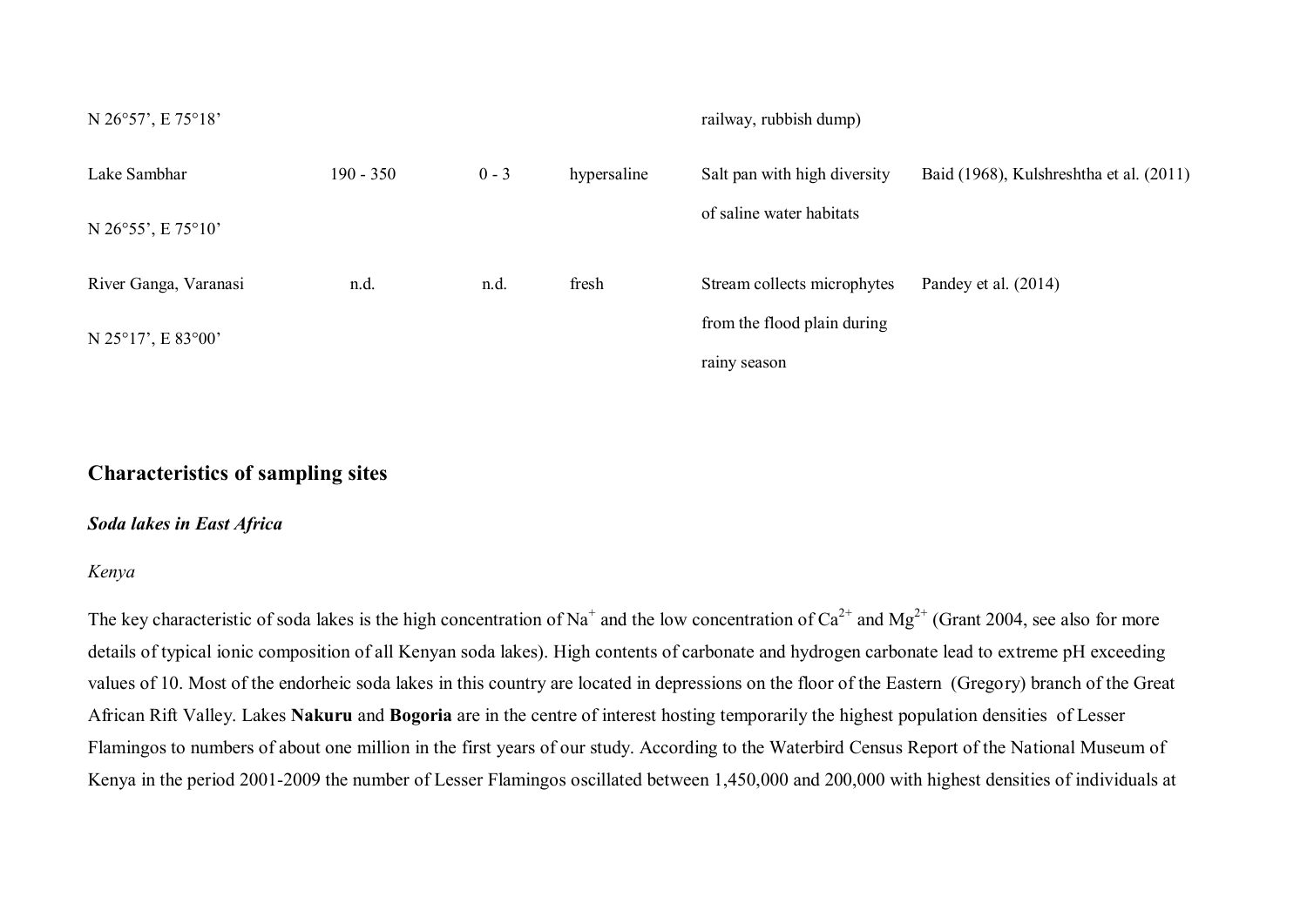the two lakes mentioned. In the subsequent years the numbers decreased considerably. Lake Nakuru, located in the Lake Nakuru National Park, is shallow (mean depth <0.5-3.5m), and in the second half of 2009 it was nearly dried out (salinity 62 ‰, Kaggwa et al. 2013a). Starting end of 2010, the surface area of 31.8 km<sup>2</sup> was flooded up to 54.7 km<sup>2</sup> in September 2013 and increased by 71.9 % (Onywere et al. 2013) and was still so elevated in 2015. The salinity dropped drastically in this phase from 50.7 to 3.9 ‰ (LK, unpubl. data). Because of its depth and the high edges of the basin Lake Bogoria National Reserve, is considered as one of stablest lakes in this area regarding hydrology, chemistry and food web (Harper et al. 2003, Tebbs 2013b). However, in 2013 Bogoria was also affected by flooding and its surface area extended by 26.3 % from 32.6 to 41.1 km<sup>2</sup> (Onywere et al. 2013). The salinity decreased from 47.1 to 20.3 ‰ ; although this was not so dramatic as in Lake Nakuru, the food web responded by radical changes (LK, unpubl. data). For characterisation of the food web and environmental factors in lakes Nakuru and Bogoria, before the floodings, a number of papers was published on geochemistry (Jirsa et al. 2013), on *Arthrospira* and physical and chemical characteristics (Kaggwa et al. 2013b), on phytoplankton with focus on *Anabaenopsis* (Krienitz et al. 2013a), on ciliated protists (Ong'ondo et al. 2013), and on Lesser Flamingos abundance and their diet (Kaggwa et al. 2013a).

Beside the both lakes itself, we studied two adjacent ecosystems which are in close connectivity to the lake ecosystems of Bogoria and Nakuru: i) The hot springs at the shoreline of Lake Bogoria are an important source of recharging lake water (McCall 2010). These springs flow directly into the lake and are visited by the flamingos regularly for drinking water and washing their feathers because of the lower salinity. Temporarily, the hot springs hosted toxic cyanobacteria (Krienitz et al. 2003). Extraordinary high diversity of cyanobacteria in these hot springs was revealed by 454 sequencing and metagenomics. Numerous new and endemic phylotypes were detected which could have the potential to influence the lake biocoenosis (Dadheech et al. 2013). ii) The sewage oxidation ponds of Nakuru town from which water is diverted through a rivulet into Lake Nakuru were also studied. These oxidation ponds are located in the Nakuru National Park and characterized by nearly fresh water supporting a high diversity of cyanobacteria, green algae and euglenophytes. Due to the occasionally observed cyanotoxins produced preferably by *Microcystis* in the sewage ponds, the lake ecosystem is threated (Kotut et al. 2010).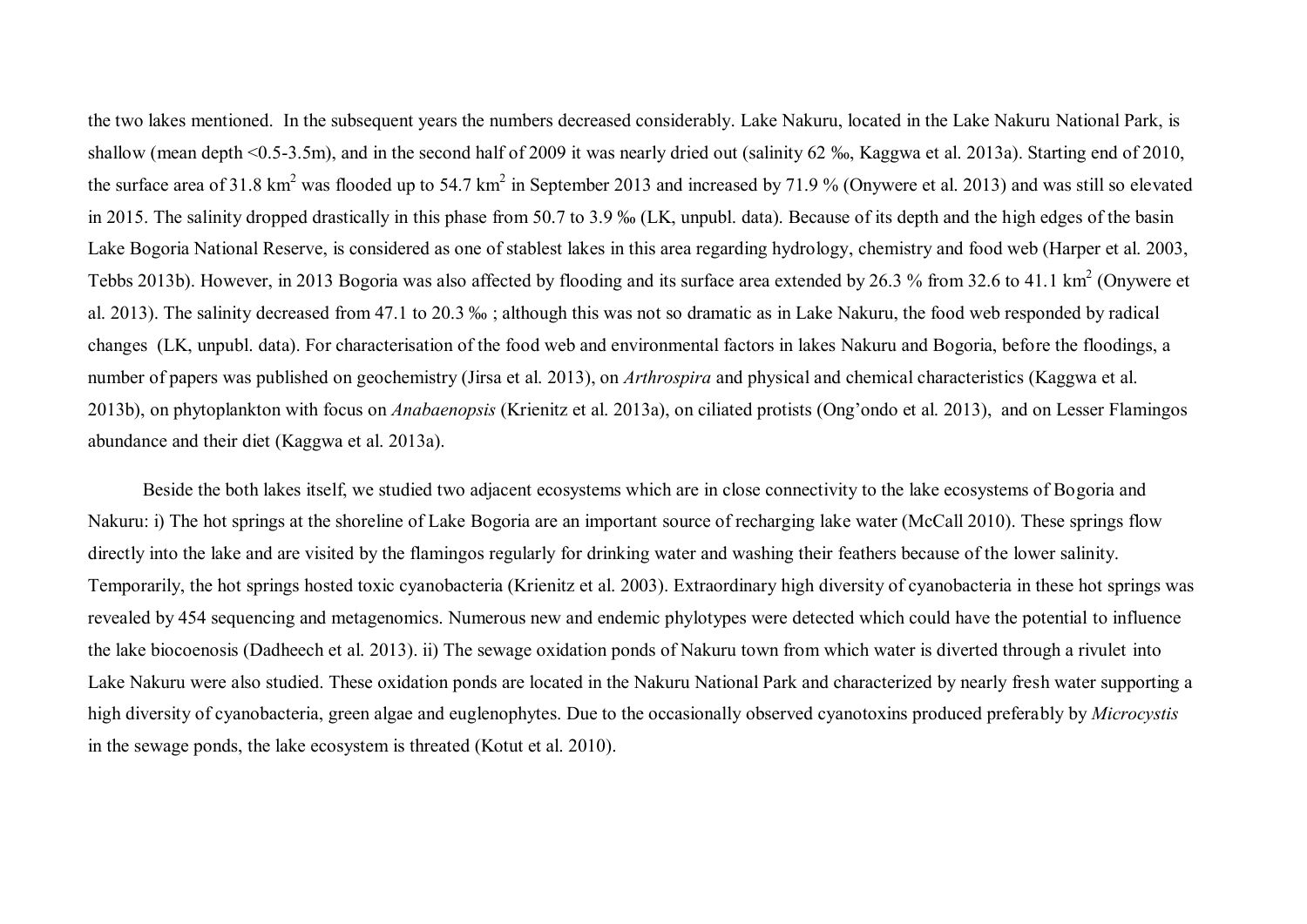The other soda lakes in the Kenyan Rift Valley support a lower number of Lesser Flamingos in comparison to Nakuru and Bogoria. However, especially in phases when the flamingos left the two core lakes, some tens or even hundreds of thousands of Lesser Flamingos can be observed at the other lakes. Lake **Elmentaita** is shallow (mean depth <0.5-3 m) and smaller (surface area about 20 km<sup>2</sup> with extreme changes) and was well studied in the 1970s by Melack (1988). More recently, together with lakes Nakuru and Bogoria several phytoplankton studies were conducted at Elmentaita (Ballot et al. 2004; Oduor & Schagerl 2007; Schagerl & Oduor 2008). The microbial diversity of the Lake Elmentaita including cyanobacteria was investigated by Kachiuru (2009) using molecular tools.

Lake **Magadi** is a large salt pan divided into several lagoons. The water regime in the different lagoons depends on mixing of three types of water: (i) dilute, cold, bicarbonate-rich river water, (ii) saline, hot, bicarbonate-rich ground water, (iii) saline, cold, carbonate-chloride enriched surface brine (Eugster 1970). Depending on the season and precipitation, most of the Magadi lagoons are dried out and covered by sodium sesquicarbonate (Na<sub>2</sub>CO<sub>3</sub>·NaHCO<sub>3</sub>·2 H<sub>2</sub>O, trona) which is used for industrial soda ash production by the Magadi Soda factory. The trona accumulated during the last 6,000 years covers an area of about 75 km<sup>2</sup> and is locally over 40 m thick (Eugster 1970). Saline-alkaline hot springs discharge into alkaline lagoons from around the lake margins constituting the main water source for the lake's endorheic basin. Calculations revealed that springs transport nearly 300,000 m<sup>3</sup> water and 4,300 tons of soda per day into the lagoons (Coe 1967). In 1962, the largest breeding event of Lesser Flamingos was observed at Magadi. About 1.1 million eggs were laid and >350,000 chicks reared (Brown & Root 1971). However, flamingo breeding was never successful again in recent time at Magadi.

Lake **Oloidien** is a caldera of a crater with the shape of a truncated cone and is closely connected to the freshwater Lake Naivasha. Paleolimnological studies covering a time span of  $\sim 1870 - 1991$  revealed that the water level of the lake fluctuated between 19 and 4 m while conductivity varied between  $\sim 0.250$  and 14.0 mS cm<sup>-1</sup> (Verschuren et al. 2000). Consequently, lakes Naivasha and Oloidien experienced periods of being one or separate water bodies. From 1980-2013 decreased lake levels led to a separation of Lake Oloidien from Lake Naivasha. In April 2013, enhanced water supply by precipitation and possible inflows from the ground induced connection of both lakes. In 2015, again the lakes were separated, however, the lake level is still high (maximum depth 9 m, surface area  $\sim$  500 ha). Because of sub- to hyposaline conditions, the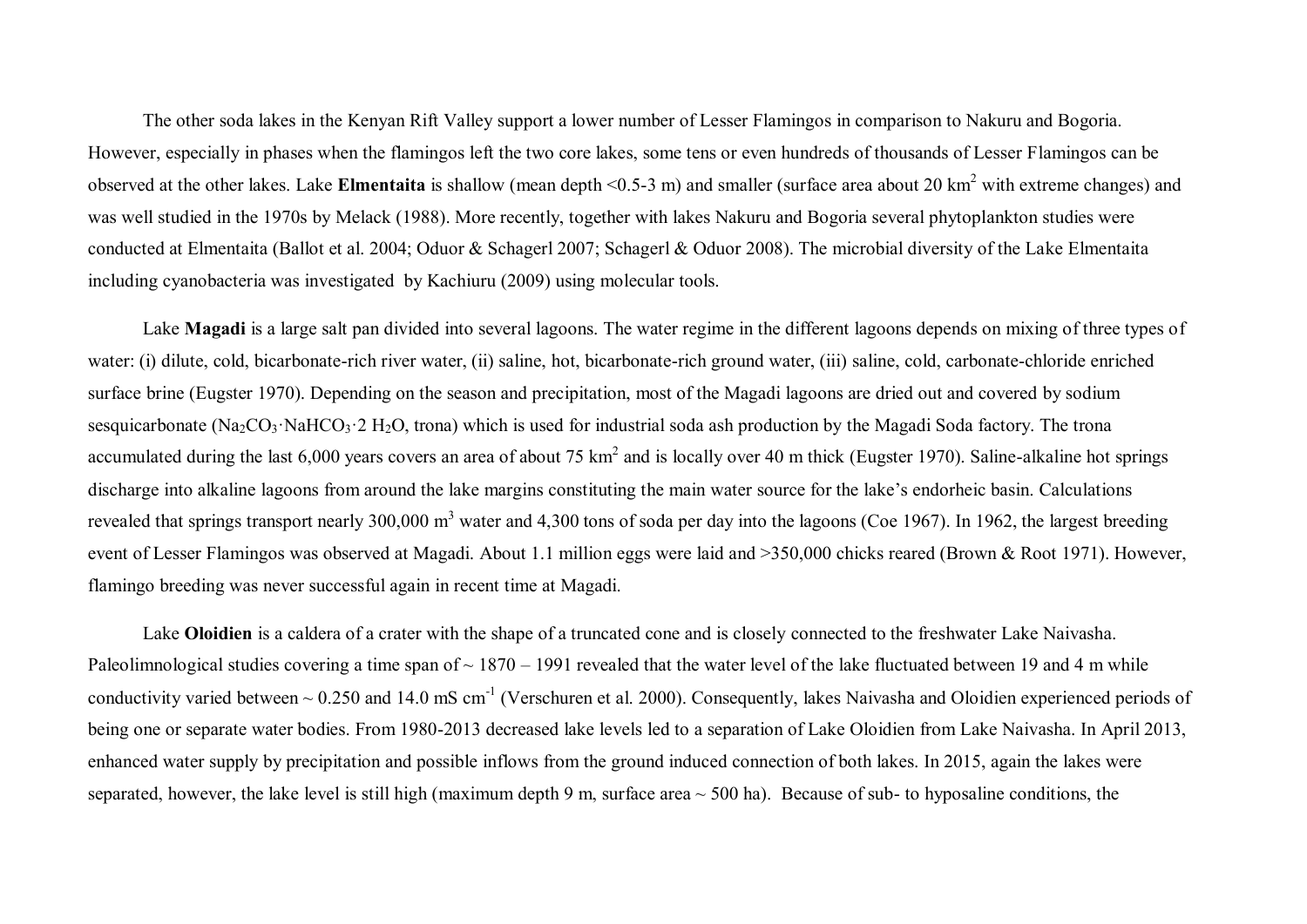phytoplankton of Oloidien differed in the study period considerably from Lake Naivasha (Krienitz et al. 2013c) and supported in 2006-2012 a flamingo population of 10,000-200,000 individuals (Krienitz et al. 2013b). In the phase of fusion with Naivasha, freshwater and fishes (*Tilapia*) penetrated into Oloidien and caused a drastic change of the food web.

Two kilometers away from Oloidien an other crater lake is located, Lake **Sonachi**, which was subject of detailed ecological (Melack et al. 1982) and palaeolimnological studies (Verschuren et al. 1999). More recently, during our study phase, the phytoplankton was investigated by Ballot et al. (2005). It was shown that the lake was undergoing dramatic changes in phytoplankton dynamics and resulting food web structure. Consequently, flamingo populations were observed only occasionally.

Lake **Simbi** is a scarcely studied crater lake in the vicinity of Lake Victoria. Melack (1979) investigated the photosynthetic rate of an unialgal mass develepment of *Arthrospira* in this lake. Finlay et al. (1987) focused on ciliated protozoa. Ochumba & Kibaara (1988) documented an interesting thermal regime combined with the development of a chemocline. Ballot et al. (2005) reported on toxic cyanobacteria in the lake.

Lake **Turkana** is the largest saline lake on the territory of Kenya. The northern part is located in Ethiopia. Kolding (1992) provided a detailed compilation on characteristics and biology of the lake. It is noted that in comparison to other African subsaline lakes, Lake Turkana has only a low primary production despite strong mixing, and high irradiation. However, nitrogen is considered as the main limiting factor. In Ferguson's Gulf, the abundance of nitrogen-fixing cyanobacteria is higher than in the open water (Kolding 1992). During our study period, the lake was accessed only once at the mouth of the Ferguson's Gulf near Kalokol.

#### *Tanzania*

In Tanzania several very important flamingo habitats are located, however, most of them, vainly awaiting ecological investigations (Mlingwa & Baker 2006). In the Arusha National Park, seven small alkaline lakes, the **Momela** lakes, differing in size and character, are located at the slope of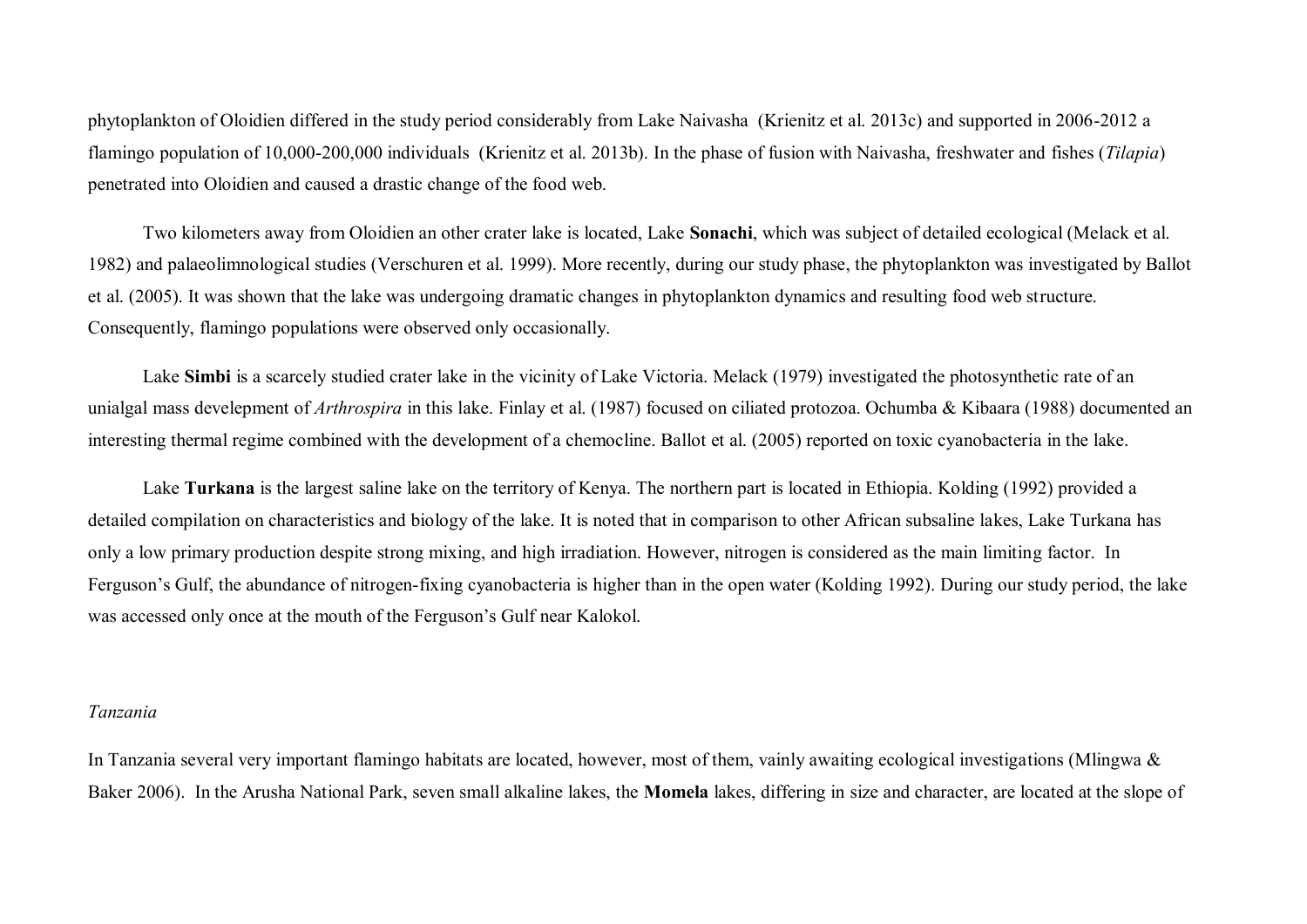Mount Meru. Limnological analyses were conducted end of the 1960s at some of these lakes, focusing on geochemistry (Kilham & Hecky 1973), diatoms (Hecky & Kilham 1973), and photosynthetic rates of phytoplankton (Melack & Kilham 1974). In the Momela lakes, the highest number of Lesser Flamingos, 220,000, was observed in 1992, and in 2002, the year of our first sampling 17,404 were counted (Mlingwa & Baker 2006). We studied the mesosaline lake Big Momela which was the only lake at our sampling date with a noteworthy number of Lesser Flamingos reaching several thousands of birds. In 2015, additinally, we sampled at lakes Small Momela (hyposaline), and Tulasia (mesosaline).

The large hyposaline Lake Manyara, has a surface area of 410-480 km<sup>2</sup> and a mean depth of 3 m (Yanda & Madulu 2005). A first impression on physical and chemical characteristics and related phytoplankton pattern on this important lake ecosystem was published by Kihwele et al. (2014). This lake hosted the highest number of Lesser Flamingos ever counted in Tanzania: 1,940,000 (in 1991), 8,264 (2002), and 382,500 (2004) (Mlingwa & Baker 2006). A clear relationship of enhanced *Arthrospira* abundance and high numbers of Lesser Flamingos with 640,850 individuals in August 2008 was evidenced (Kihwele et al. 2014).

The hyposaline lake **Burunge** irregularly hosts flamingos, highest number counted was >70,000 in 1994 (Woodworth et al. 1997; Mlingwa & Baker 2006). However, actually, the lake attracts more flamingos, reported by the guides of the Lake Burunge Tented Camp during our sampling in October 2015 when we detected numerous flamingo feathers at the shoreline. The lake is fed by the Tarangire river coming from the Tarangire National Park. Lake Burunge is situated outside the National Park directly at its north-western borderline. Until now, the lake was never studied from a limnological point of view.

On the bottom of the Ngorongoro crater the shallow salt lake **Makat** is located, which is temporarily the home of some thousands of flamingos (Hanby & Bygott 1998). It was also subject of the classical limnological investigations of Hecky & Kilham (1973) and Melack & Kilham (1974).

The brine of Lake **Natron** makes this habitat to the « world's most caustic body of water » (Tebbs et al. 2013a). Often, and especially in the centre of the lake the brine is coloured red due to extremophilic bacteria. In comparison to the adjacent Lake Magadi, Lake Natron is larger and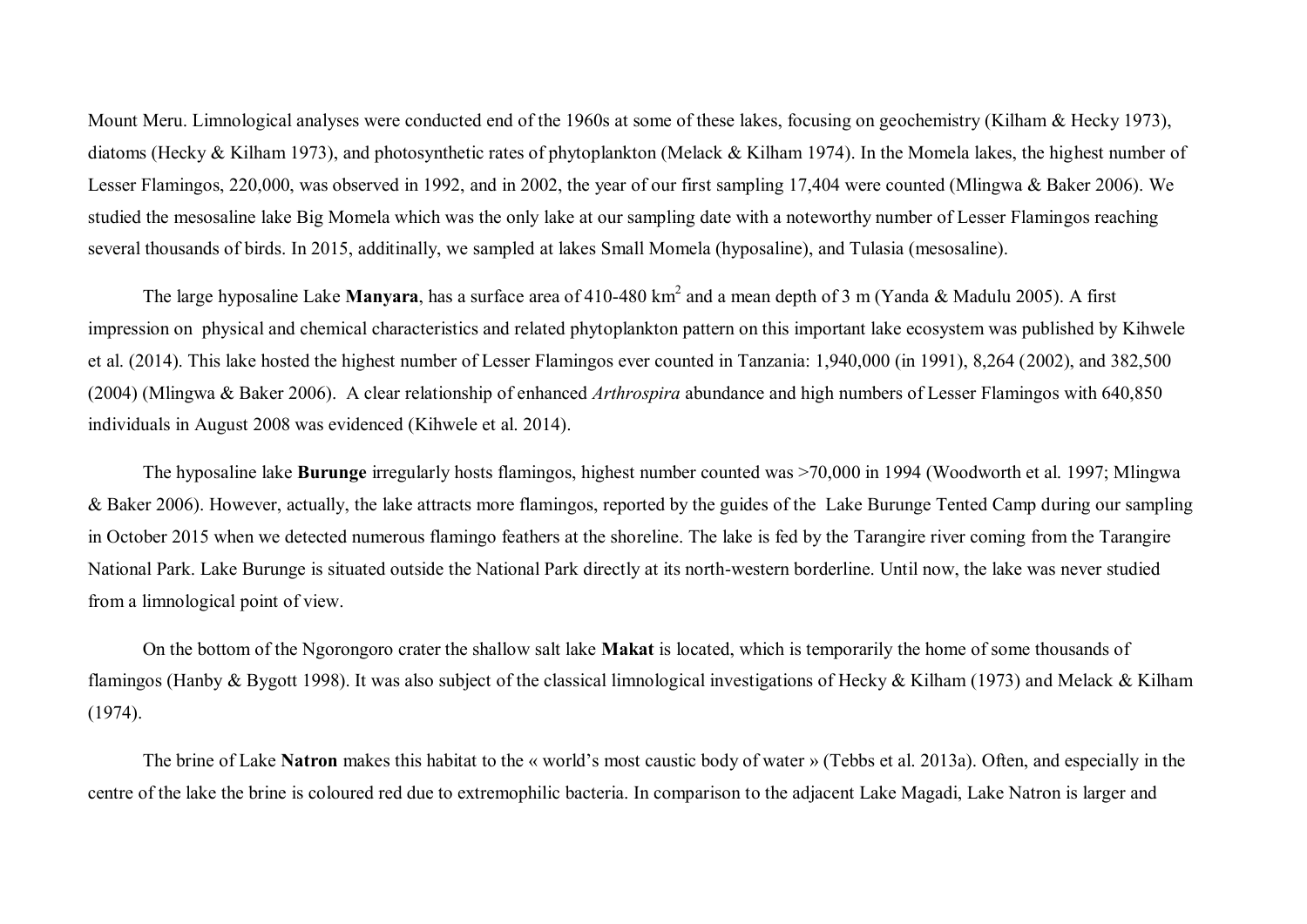shallower, has smaller catchment and evaporation areas and do not possess such a thick trona layer suggesting the saline character evolved more recently (Eugster 1970). Furthermore, two rivers contribute to inflow of water in the Natron basin, Ewaso Ng'iro in the North, and Engare Sero in the South. Because of its shallowness and extreme evaporation the shape of the lake is permanently changing and each lagoon is different in physical and chemical characters. Lately acquired data showed the minimum extend of the surface with 81 km<sup>2</sup> (October 2000) and the maximum with  $804 \text{ km}^2$  (March 2007) (Tebbs et al. 2013a).

Lake Natron is the only breeding site of Lesser Flamingos in East Africa and essential for propagation of this treatened bird. The major part is located in Tanzania whereas a small northern portion lies on the territory of Kenya. Unfortunately, this Ramsar (Convention on Wetlands of International Importance) habitat is not protected by law of the two countries and several proposals for industrial exploitation are under controversial discussion (Childress et al. 2006). A project is envisaged about building a dam on the river Ewaso Ng'iro, a major inflow into the lake coming from Kenya for hydroelectric power generation. International protests hampered a project to built a soda ash factory at Lake Natron (Baker 2011). Cost-benefit analysis demonstrates that mining of soda ash at Lake Natron is not economically viable (BirdLife International 2012, Kadigi et al. 2014). The water level is a key regulator of breeding activities of Lesser Flamingos. The level must be high enough to discourage predadors but low enough to enable to built the nests. The highest number of Lesser Flamingos observed was 750,000 in 2007 (Tebbs et al. 2013a). In the 1990s, three times numbers of >370,000 were counted at Lake Natron (Mlingwa & Baker 2006). Later, in the 2010s, the numbers never exceeded 100,000 birds (Clamsen et al. 2011).

### *Uganda*

Lake **Katwe** (250 ha) is an alkaline crater lake with extreme concentrations of salts near to saturation point. It is located in close vicinity of the Queen Elizabeth National Park, between the large freshwater lakes Edward and George and is used for salt extraction from its sediments. Two other crater lakes, **Nyamanyuka** (90 ha, but can completely dry out), **Bagusa** (35 ha), lay in the same area but have lower salt content. The three crater lakes were characterized by Mungoma (1990), and Pomeroy et al (2003). The authors classify Katwe and Nyamanyuka as lakes with few flamingos,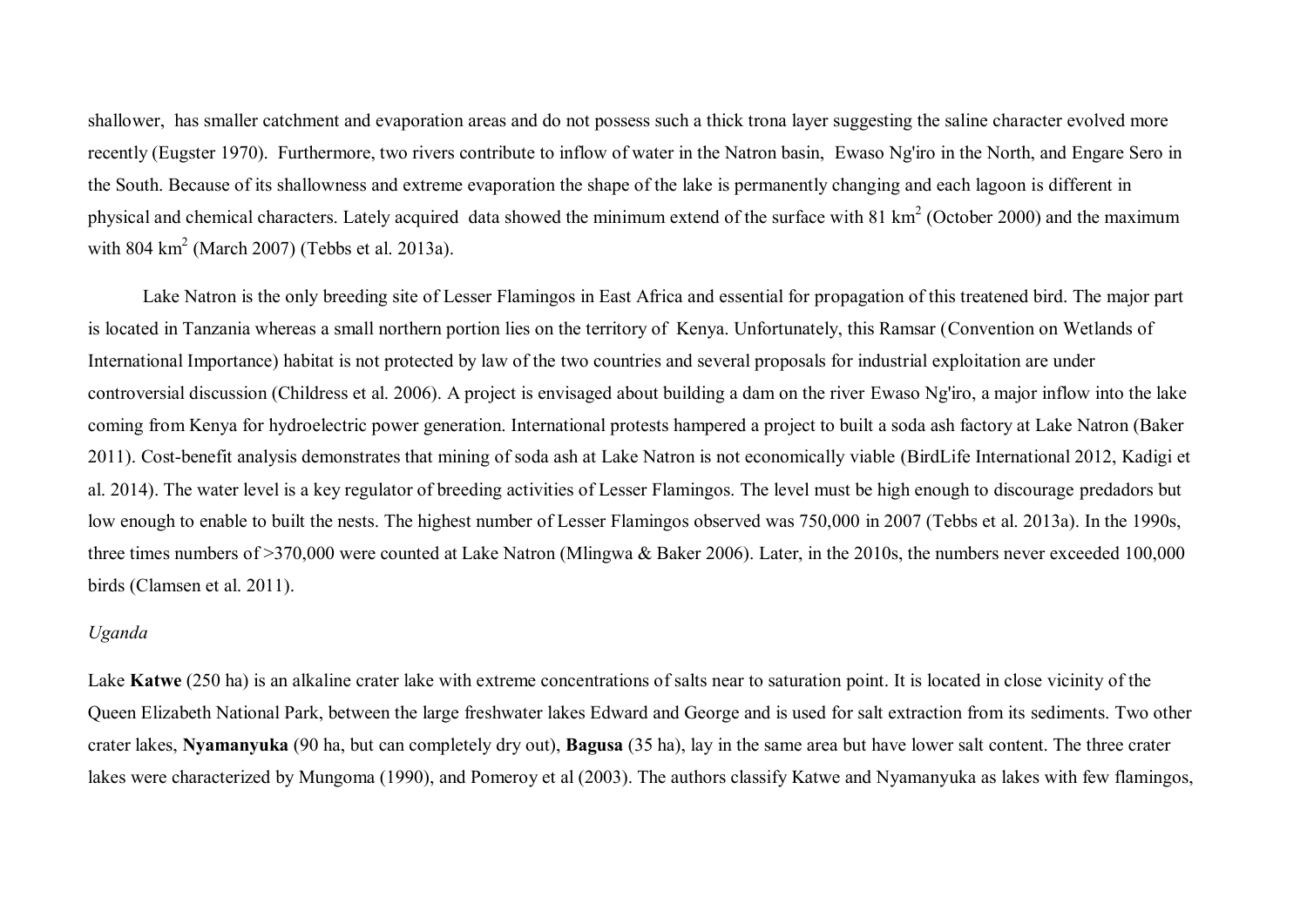whereas Bagusa belongs to the lakes with many flamingos reaching numbers to 15,000. Regarding the limno-chemistry the lakes belong to three different categories depending on domkination anions: carbonate-chloride (Nyamanyuka), sulphate-chloride (Bagusa), and chloride (Katwe) (Mungoma, 1990).

# *Saline wetlands in southern Africa*

## *Botswana*

The Makgadikgadi Pan in Botswana is a huge saline wetland covering about 16,000 km<sup>2</sup>. The lowest and for flamingo breeding most suitable region of this wetland is the Sua Pan with 3,400 km<sup>2</sup> surface area (McCulloch et al. 2008). Its hydrology and chemistry is strongly influenced by cycling and interaction of the different compounds such as soil leachates, fresh river water inflow, salty lake surface water and subsurface brines (Eckardt et al. 2008). An additional influence is given by the activities of the factory « BotAsh » using the brine for production of NaCl, Na<sub>2</sub>CO<sub>3</sub>, Na<sub>2</sub>SO<sub>4</sub> and NaHCO<sub>3</sub> salts. The hydrochemistry is varying widely in the different areas of the pan. At the flamingo sites Na<sup>+</sup> considerably excesses  $Mg^{2+}$  and Ca<sup>2+</sup>. Generally the hydrochemistry of the Makgadikgadi Pan is comparable to other saline wetlands in southern Africa such as the Etosha Pan but differ from East African soda lakes by lower concentration of NaHCO<sub>3</sub> and higher content of Cl<sup>-</sup> (Eckardt et al. 2008). Comparison of hydrochemistry and crustacean plankton at different salinity ranges of the Makgadikgadi Pan was conducted (McCulloch et al. 2008). The highest ever observed numbers of fledged chicks of Lesser Flamingos were >30,000 in 2000 (McCulloch 2004), and 30-35,000 in 2010 (Flamingo 2011).

# *Namibia*

The Etosha Pan, is a hyposaline wetland of > 4,500 km<sup>2</sup> size (Osborne & Versfeld 2004). When the water at remote places of this huge area is on suitable levels, Lesser Flamingos can breed at the pan (Berry 1972; Simmons 1996; Simmons et al. 1999). Salinity values vary considerably depending on evaporation. Therefore, water sources with lower salt content such as springs are essential for the survival of the numerous animals in the Etosha National Park (Osborne & Versfeld 2004). Even flamingos are coming occasionally to drink and wash the feathers at the outlets of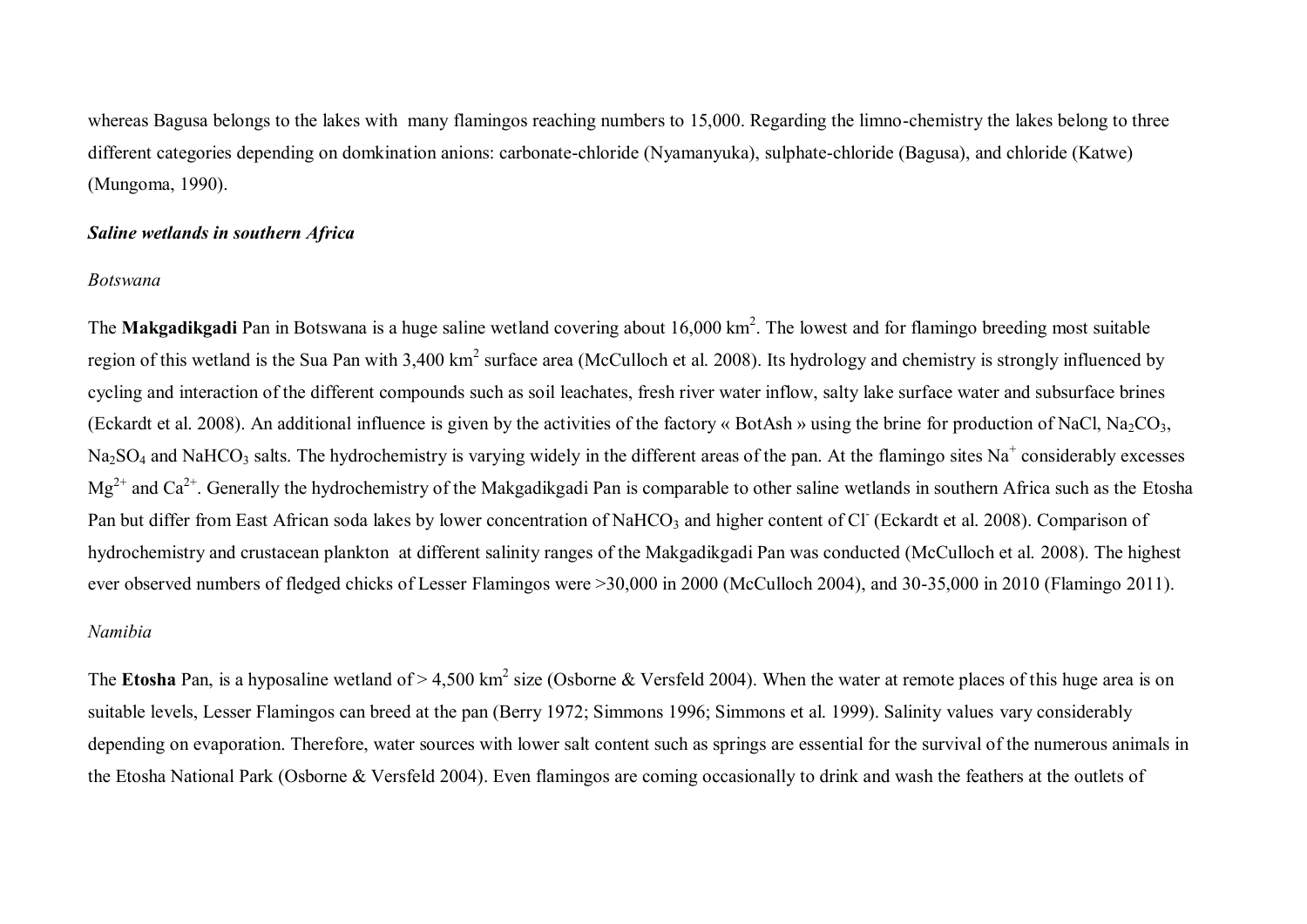springs. The pans conductivity ranged between 26 and 67 mS, whereas at the mouth of the inflowing river Ekuma (whereto the fledged chicks were trecking from the nesting site through a distance of 90 km) a conductivity of 1.9-45 mS was measured. This information was taken from the first detailed report on breeding of Lesser Flamingos at Etosha Pan in 1971 when >30,000 chicks were grown (Berry 1972). This study includes measurings on the colonies and nests and behaviorial studies of the birds, as well as analyses on physical and chemical characteristics and food algae. Calculations in the 1990s revealed in Namibia about 93% of Lesser Flamingos occurrence in southern Africa. However, the breeding success at Etosha Pan was very low estimated by 0.04 surviving chick per pair. Consequently, Etosha was rated as nonviable breeding site (Simmons 1996).

In addition to the flamingo hot spot at Etosha, Namibia is blessed with flamingo habitats at the seaside where the birds preferably dwell in phases when the wetlands at Etosha dried out. However, when the rains come to Etosha, the flamingos respond promtly and fly the 500 km from the coast to the pan in one night (Simmons 1996). Walvis Bay is a town with >85,000 inhabitants at the central Namibian coastline of the Atlantic ocean surrounded by desert landscape. The town is harboring the country's only deep water port and several industrial settlements such as for fishing and fishprocessing, shipyards, cargo enterprises, manufactoring of accessories for housing and transport, and the guano and salt industry of the region which is important for setting up artificial wetlands for the flamingos.

Around Walvis Bay several waterbird habitats of international importance are located (Simmons et al. 1999). An area of 9,000 ha of the marine wetland is declared as Ramsar site. The **Walvis Bay Lagoon** is a sheltered inlet from a bay of the ocean forming interdidal mudflats. Twice a day, the tides flush the lagoon with nutrient rich seawater supporting development of phyto- and zooplankton. This food sources attract both Lesser and Greater Flamingos in about equal numbers. In the period 1997-2005 the maximum numbers of each of these two species exceeded 43,000 individuals (Wearne & Underhill 2005).

**Salt evaporation ponds** of the Walvis Bay Salt Refiners cover an area of 3,500 ha and represent one of the largest solar evaporation facilities in Africa, processing 24 million t of sea water each year to produce more than 700,000 t of high quality salt ( http://www.walvisbaycc.org.na/?page\_id=71). In contrast to the lagoon, the salt ponds do not undergo diurnal fluctuations. However, due to the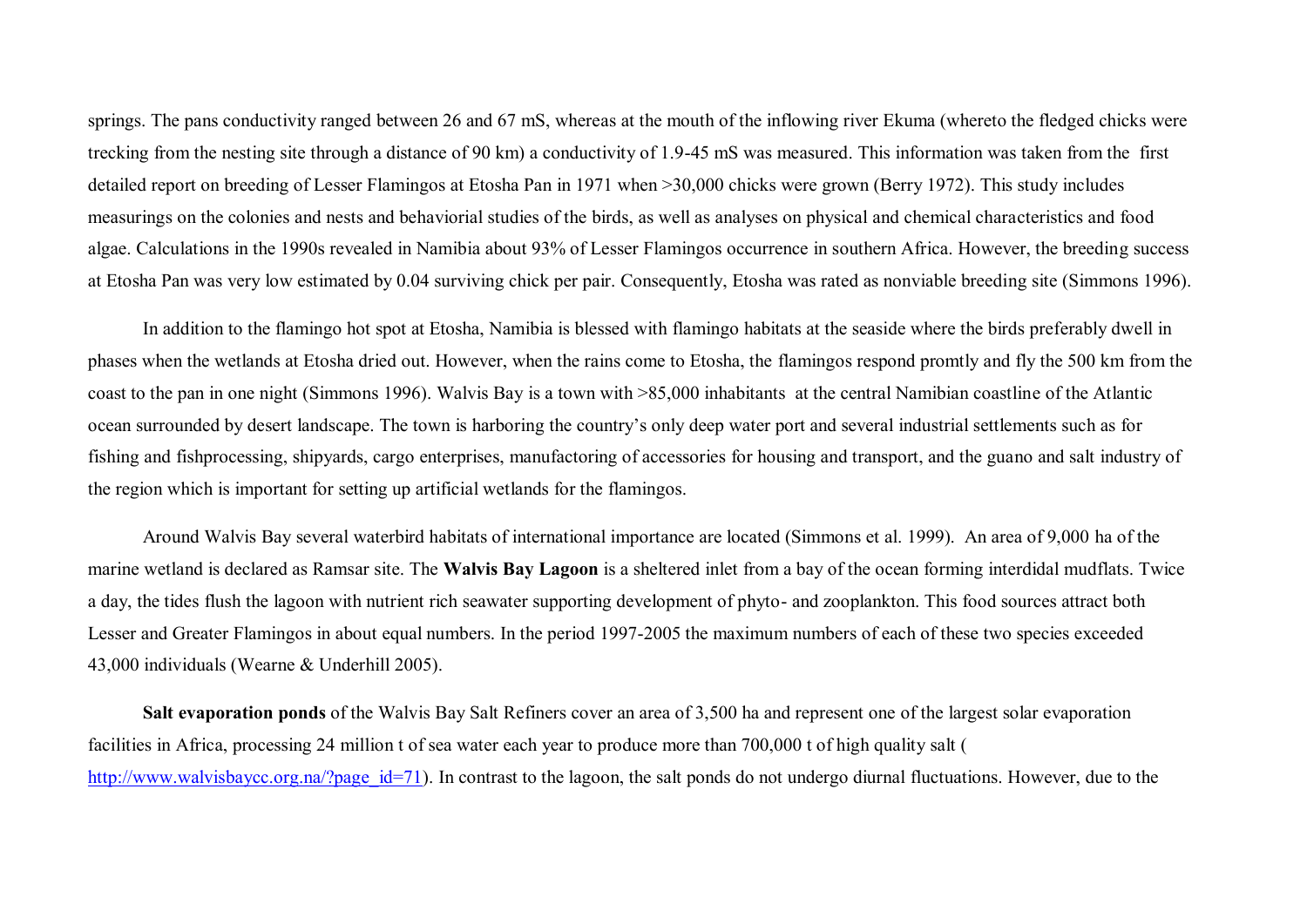pumping of the seawater from one pond to the next, there is a great variation of salinity in the different ponds, and some of them establishing suitable conditions for food algal growth of the flamingos. Furthermore, at the periphery of Swakopmund a guano and salt company built a network of different evaporation ponds attracting flamingos.

The centrepiece of Walvis Bay **Bird Paradise** is a series of ponds artificially formed by discharge of liquid waste from the sewage works of the municipality. The sewage outfall ponds create a variety of water bodies used by many birds as stop over and feeding ground (http://www.birdsparadise.net/).

### *South Africa*

**Kamfers Dam**, a former ephemeral pan near the diamond town Kimberley, inundated only occasionally, was transformed by the municipality into a sewage disposal site in the 1970s. Consequently, the nature of the wetland was turned into a perennial water body. High nutrient load led to mass developments of *Arthrospira* which was the base of a more or less permanent population of Lesser Flamingos starting to built nests near the shore of the dam. However, breeding attempts were not successfully . Naturalists of South Africa under the guidance of Mark Anderson developed the idea of an artificial, 250 m long breeding island (Anderson 2008). The Lesser Flamingos accepted this offer and produced 24,000 chicks between 2007 and 2009 (Anderson & Anderson 2010) and earned enthusiastic international recognition. Unfortunately, due to heavy rains and especially by increasing sewage water inflow, rising water levels flooded the island in the subsequent years and interrupted the breeding activities. The dilution also led to a considerably decrease of salinity. The dominating salt in the dam is sodium chloride, highest observed salinity was 2.22 mS in 2005, lowest 0.65 mS in 2011 limitating the growth of *Arthrospira* (Hill et al. 2013). Strong controversies between the environmentalists and the administrators of the town and the sewage plant, even at the High Court, resulted in a compromise to protect this habitat of « Pink Diamonds ». The sewage plants efficiency to process the waste water of the expanding town was improved. Furthermore, a portion of the waste water will be diverted outside the catchment area of Kamfers Dam into the river Vaal's flooding drain (Anderson 2015). Kamfers Dam hosts the majority of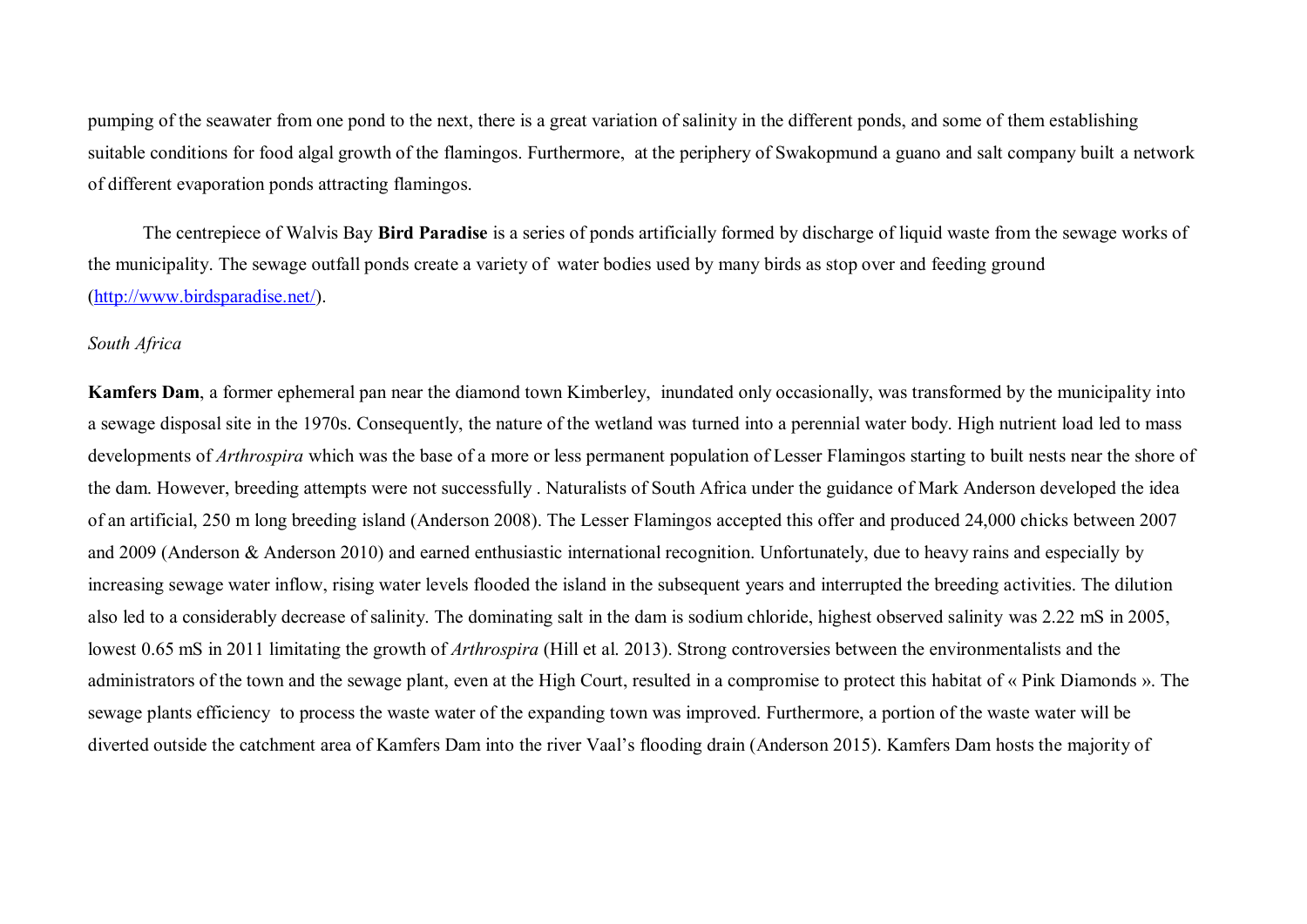Lesser Flamingos in South Africa with numbers of 20 – 80,000 birds (Childress et al. 2008). The water quality of this light house project of the national and international flamingo conservationists is under regular control by the Water Quality Consultancy Bloemfontain (Roos 2012).

In order to evaluate the potential of the catchment area to introduce other cyanobacteria and algae into the dam we studied a sample from the river Vaal. This river collects outflows from the catchment and accommodate potential primary producers which could invade also into the dam and could there under certain conditions establish mass developments.

## *Saline wetlands in India*

Little Rann of Kutch is a monotonous flat plain (5,000 km<sup>2</sup>), closely associated to the Great Rann of Kutch (7,500 km<sup>2</sup>) in Gujarat. This salt marshes are connected to the Gulf of Kutch, an inlet of the Arabian Sea. In ancient time, the Kutch was part of the oceanic floor and has been lifted slightly above sea level during Pleistocene. Little Rann of Kutch is characterised by a unique inundation regime receiving seasonally saline water from the sea by storm tides as well as freshwater from the landside by monsoon runoffs. The ground of the plain is covered by a variety of halite, gypsum, clay and sands (Gupta & Ansari 2014). The chemical composition is characterised by high concentrations of Na<sup>+</sup> and Cl<sup>-</sup>, mid-levels of  $Mg^{2+}$ , and by missing of carbonates and hydrogen carbonates which makes the main difference to the African soda lakes. The concentration of NaCl in the Little Rann of Kutch is 5-6-fold higher in comparison to seawater (Thomas et al. 2012). Here, 25% of the Indian salt production takes place. The Little Rann of Kutch is a Sanctuary of the Indian Wild Ass and represents the largest wildlife reserve in India. Laying on the cross roads of migration streams of birds and equipped with unique characteristics combining sea-, freshwater- and dryland-habitats, this area harbors a great variety of avifauna. Lesser Flamingos found remote places for breeding at the Little Rann of Kutch (Singh et al. 1999). The highest numbers of nests ever observed was about 5,000 in 2009 (Parasharya 2009). However, breeding success is vague because of the drastic hydrological regime with strong monsoon rains on the one hand and relentless drying out on the other hand.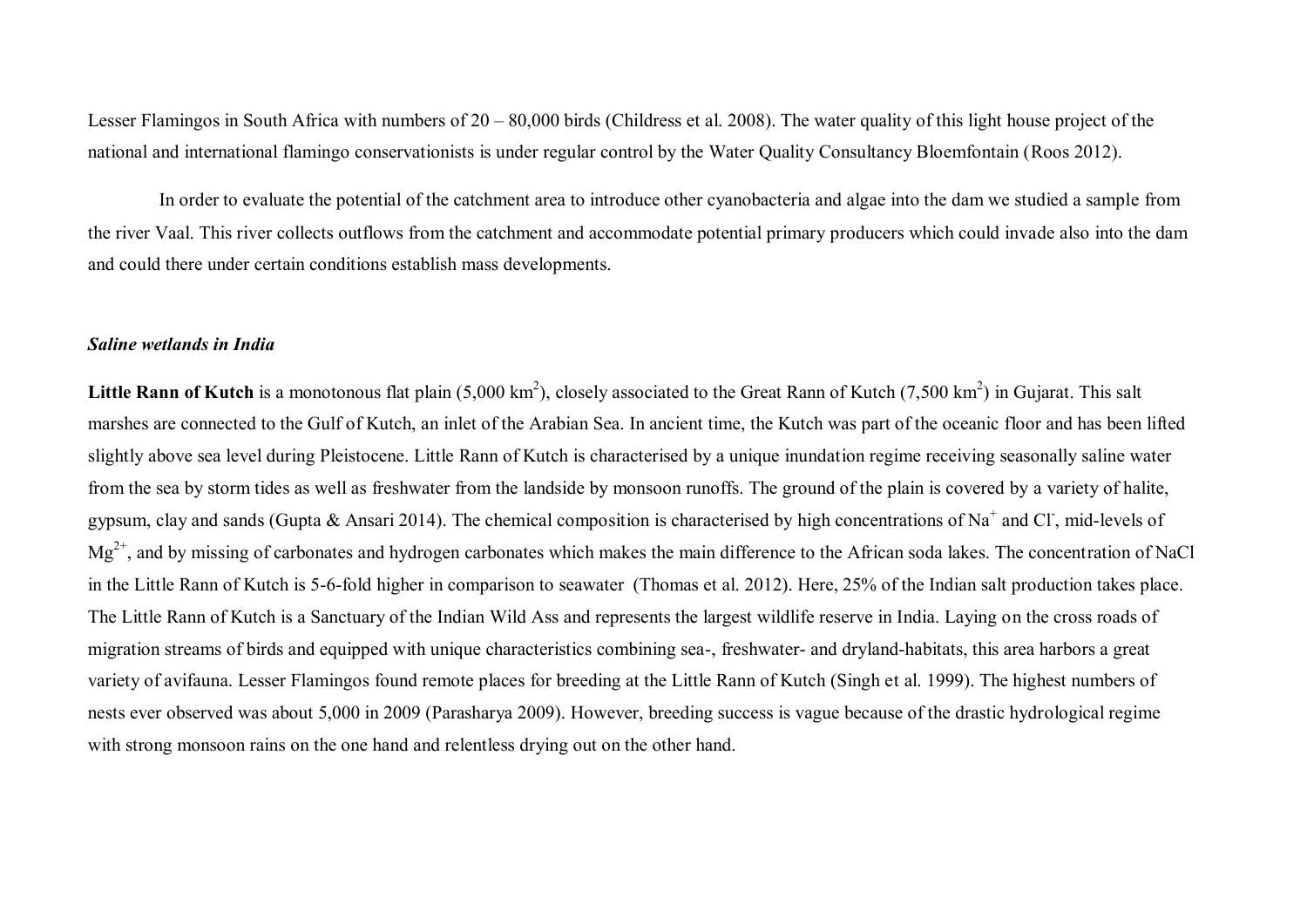Lake Sambhar is the largest salt lake of India (up to 350 km<sup>2</sup>) situated at 364 m above sea level in a depression on the foot hills of Aravalli Mountains in an arid region of Rajasthan. Extreme evaporation led to strong accumulation of NaCl. The lake water is alkaline and contains NaCl, Na<sub>2</sub>SO<sub>4</sub>, Na<sub>2</sub>CO<sub>3</sub> and NaHCO<sub>3</sub>. However, the content of soda is lower than in the lakes of East Africa. Its salinity is changing drastically between 9.6 – 164 ‰ depending on season and hydrology (Baid 1968). A dam is dividing the main lake in the West from the reservoir zone with numerous evaporation ponds of the salt works in the East (~80 km<sup>2</sup>). The Sambhar salt industry is the largest in Rajasthan. After the monsoon rains in July/August, from the main lake water is diverted to the salt ponds. These ponds have strong differences in salinity and biota. In some of the ponds edible algae perform intense growth and attract Lesser Flamingos with different success. The lake is a Ramsar site because of its importance as overwintering area of migrating birds from northern Asia and as refugium of flamingos (Kulshreshtha et al. 2011). In the catchment area of the lake several smaller water bodies of different character are situated and can also act as flamingo feeding ground, especially after the monsoon rains, when the salt concentration is not too extreme. All these waters need to be studied in order to compare the ecological conditions and the potential for support of the flamingos.

For comparison of the algal flora of the salty wetlands with that of a freshwater we took a sample from River Ganga in Varansi after the rainy season. The 2,525 km long Ganga is the second largest river of India and belongs to the most polluted rivers of the world. Pandey et al. (2014) characterised the river near Varanasi. However, due to strong seasonality, the river experiences also phases of good algal growth after monsoon rains which wash nutrients and microphytes from the land and waters of the flood plain. Generally, the alluvial soil transported into Ganga has a high natural fertility (Pandey et al. 2014).

### **References**

Anderson MD (2008) A vision in pink: lesser flamingo breeding success. Afr Birds & Birding April/May 2008:43-49 Anderson MD (2015) Happy Kamfers. Afr Birdlife Jan/Feb 2015:30-33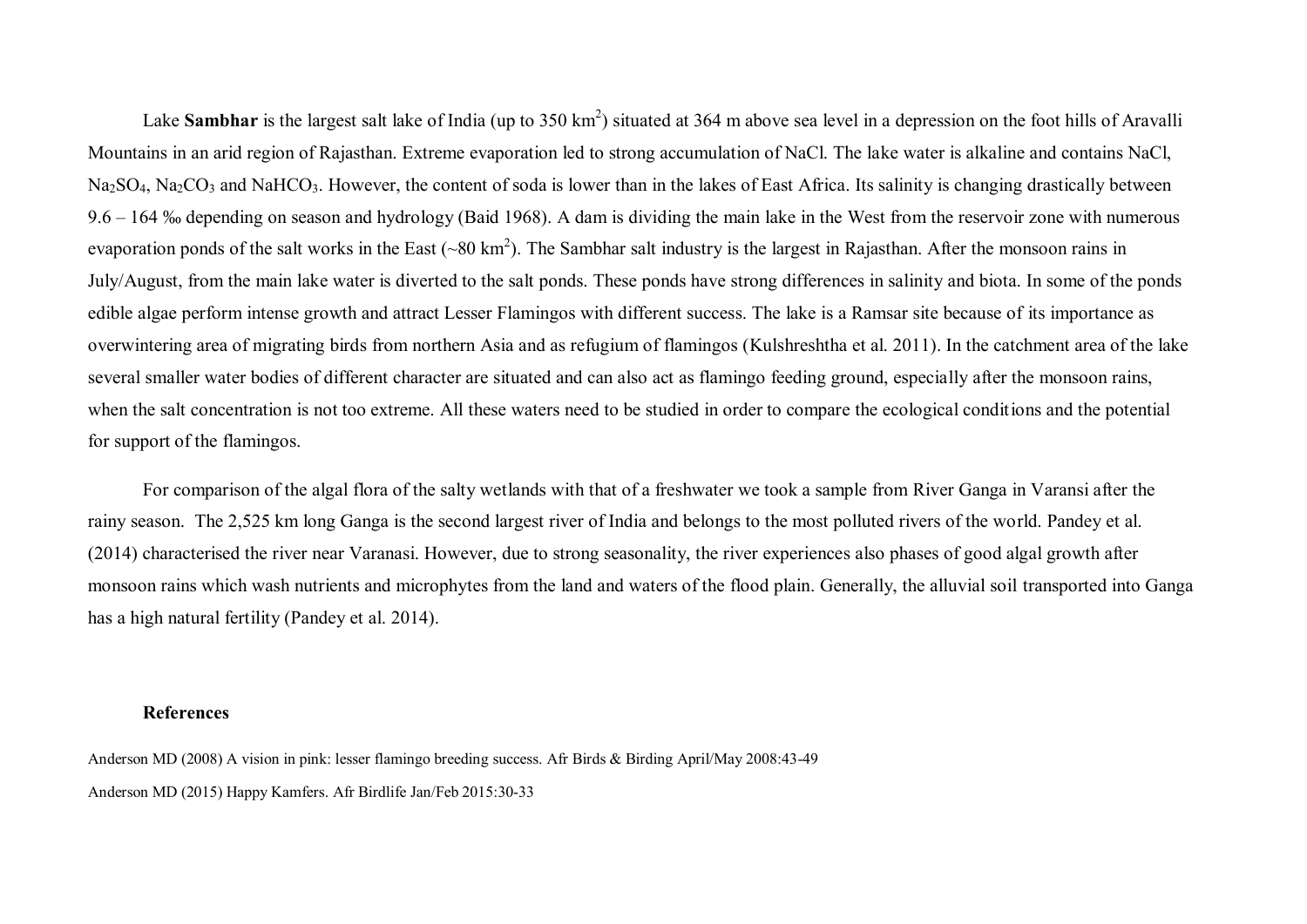Anderson MD, Anderson TA (2010) Lesser Flamingos at Kamfers Dam, Kimberley, South Africa. Bull ABC 17:225-228

Baid IC (1968) The arthropod fauna of Sambhar Salt Lake, Rajasthan, India. Oikos 19:292-303

- Baker M (2011) Lake Natron, flamingos and the proposed soda ash factory. www.tnrf.org/files /natronbriefing.pdf
- Ballot A, Krienitz L, Kotut K, Wiegand C, Metcalf JS, Codd GA, Pflugmacher S (2004) Cyanobacteria and cyanobacterial toxins in three alkaline Rift Valley lakes of Kenya Lakes Bogoria, Nakuru and Elmenteita. J Plankt Res 26:925-935
- Ballot A, Krienitz L, Kotut K, Wiegand C, Pflugmacher S (2005) Cyanobacteria and cyanobacterial toxins in the alkaline crater lakes Sonachi and Simbi, Kenya. Harmful Algae 4:139-150
- Berry HH (1972) Flamingo breeding on the Etosha Pan, South West Africa, during 1971. Madoqua, Ser I, 5:5-31
- BirdLife International (2012) Cost-benefit analysis demonstrates that mining of soda ash at Lake Natron is not economically viable. Presented as part of the BirdLife State of the world's birds website. Available from: http://www.birdlife.org/datazone/sowb/casestudy/507. Checked: 14/03/2015
- Brown LH, Root A (1971) The breeding behavior of the Lesser Flamingo *Phoeniconaias minor*. Ibis 113:147-172
- Childress B, Hughes B, Harper D, Van den Bossche, Berthold P., Querner U (2006) Satellite tracking documents the East African flyway and key site network of the Lesser Flamingo *Phoenicopterus minor*. In: Boere GC, Galbraith CA, Stroud DA (eds) Waterbirds around the world. The Stationary Office, Edinburgh, UK, pp 234-238
- Childress B, Nagy S, Hughes B (Compilers) (2008) International single species action plan for conservation of the Lesser Flamingo (*Phoenicopterus minor*). CMS Techn Ser 18, AEWA Techn Ser 34, Bonn, Germany, pp 59
- Clamsen TEM, Maliti H, Fyumagwa R (2011) Current population status, trend and distribution of Lesser Flamingo *Phoeniconaias minor* at Lake Natron, Tanzania. Flamingo, Bulletin of the Flamingo Specialist Group 18:54-57
- Coe MJ (1967) Local migration of *Tilapia grahami* BOULENGER in Lake Magadi, Kenya in response to diurnal temperature changes in shallow water. East African Wildl J 5:171-174
- Dadheech PK, Glöckner G, Casper P, Kotut K, Mazzoni CJ, Mbedi S, Krienitz L (2013) Cyanobacterial diversity in the hot spring, pelagic and benthic habitats of a tropical soda lake. FEMS Microbiol Ecol 85:389-401
- Eckardt FD, Bryant RG, McCulloch G, Spiro B, Wood WW (2008) The hydrochemistry of a semi-arid pan basin case study: Sua Pan, Makgadikgadi, Botswana. Appl Geochem 23:1563-1580
- Eugster HP (1970) Chemistry and origin of the brines of Lake Magadi, Kenya. Mineral Soc Amer Spec Pap 3:213-235
- Finlay BJ, Curds CR, Bamforth SS, Bafort JM (1987) Ciliated protozoa and other microorganisms from two African soda lakes (Lake Nakuru and Lake Simbi, Kenya). Arch Protistenkd 133:81-91
- Flamingo (2011) Breeding and ringing reports. Flamingo, Bulletin of the Flamingo Specialist Group 18:1-6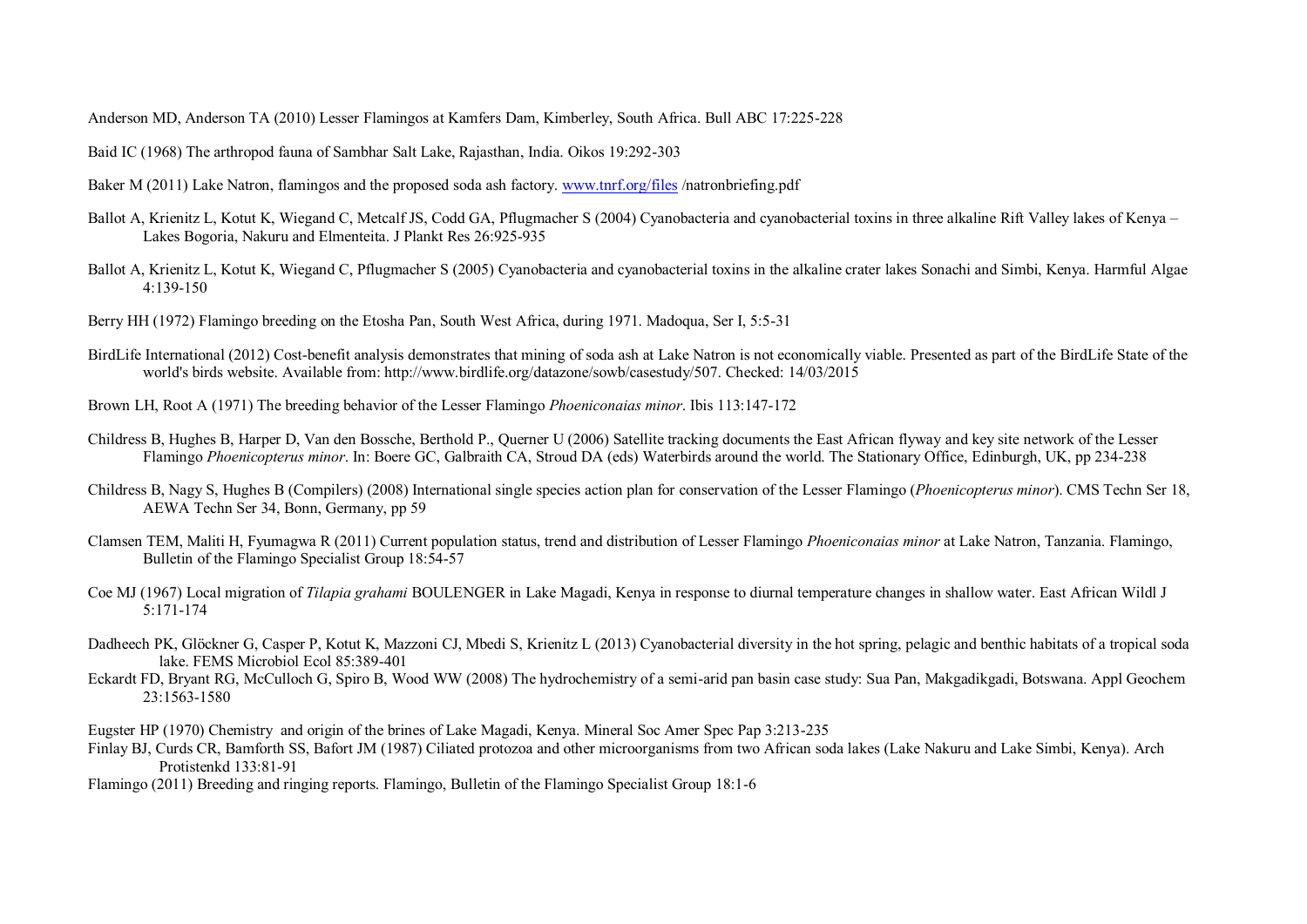Grant WD (2004) Half of a lifetime in soda lakes. In: Ventosa A (ed) Halophilic microorganisms. Springer-Verlag Berlin, Heidelberg, pp 17-32

Gupta V, Ansari AA (2012) Geomorphic portrait of the Little Rann of Kutch. Arab J Geosci 7:527-536

- Hanby J, Bygott D (1998) Ngorongoro conservation area. Tanzania Printers Ltd., Dar es Salaam, pp 84
- Harper DM, Childress RB, Harper MM, Boar RR, Hickley PH, Mills SC, Otieno N, Drane T, Vareschi E, Nasirwa O, Mwatha WE, Darlington JPEC, Escuté-Gasulla X (2003) Aquatic biodiversity and saline lakes: Lake Bogoria National Reserve, Kenya. Hydrobiologia 500:259-276
- Hecky RE, Kilham P (1973) Diatoms in alkaline, saline lakes: Ecology and geochemical implications. Limnol Oceangr 18:53-71
- Hill LM, Bowerman WW, Roos JC, Bridges WC, Anderson MD (2013) Effects of water quality changes on phytoplankton and lesser flamingo *Phoeniconaias minor* populations at Kamfers Dam, a saline wetland near Kimberley, South Africa. Afr J Aquatic Sci 38:287–294
- Jirsa F, Gruber M, Stojanovica A, Odour SO, Maderd D, Körner W, Schagerl M (2013) Major and trace element geochemistry of Lake Bogoria and Lake Nakuru, Kenya, during extreme draught. Chemie der Erde 73:275– 282
- Kadigi RMJ, Mwathe K, Dutton A, Kashaigili J, Kilima F (2014) Soda Ash Mining in Lake Natron: A Reap or Ruin for Tanzania? JECR 2:37-49
- Kaggwa MN, Gruber M, Oduor SO, Schagerl M (2013) A detailed time series assessment of the diet of Lesser Flamingos: further explanation for their itinerant behaviour. Hydrobiologia 710:83-93
- Kachiuru RM (2009) Microbial diversity of Lake Elmenteita, Kenya. Diss. Jomo Kenyatta University of Agriculture and Technology, pp 196
- Kihwele ES, Lugomela C, Howell KM (2014) Temporal changes in the Lesser Flamingos population (*Phoenicopterus minor*) in relation to phytoplankton abundance in Lake Manyara, Tanzania. Open J Ecol 4:145-161
- Kilham P, Hecky RE (1973) Fluoride: geochemical and ecological significance in East African waters and sediments. Limnol Oceanogr 18:932-945
- Kolding J (1992) A summary of Lake Turkana: An ever-changing mixed environment. Mitt Internat Verein Limnol 23:25-35
- Kotut K, Ballot A, Wiegand C, Krienitz L (2010) Toxic cyanobacteria at Nakuru sewage oxidation ponds A potential threat to wildlife. Limnologica 40:47-53
- Krienitz L, Ballot A, Kotut K, Wiegand C, Pütz S, Metcalf JS, Codd GA, Pflugmacher S (2003) Contribution of hot spring cyanobacteria to the mysterious deaths of Lesser Flamingos at Lake Bogoria, Kenya. FEMS Microbiol Ecol 1437:141-148
- Krienitz L, Dadheech PK, Kotut K (2013a) Mass developments of the cyanobacteria *Anabaenopsis* and *Cyanospira* (Nostocales) in the soda lakes of Kenya: ecological and systematic implications. Hydrobiologia 703:79-93
- Krienitz L, Dadheech PK, Kotut K (2013b) Mass developments of a small sized ecotype of *Arthrospira fusiformis* in Lake Oloidien, Kenya, a new feeding ground for Lesser Flamingos in East Africa. Fottea 13:215-225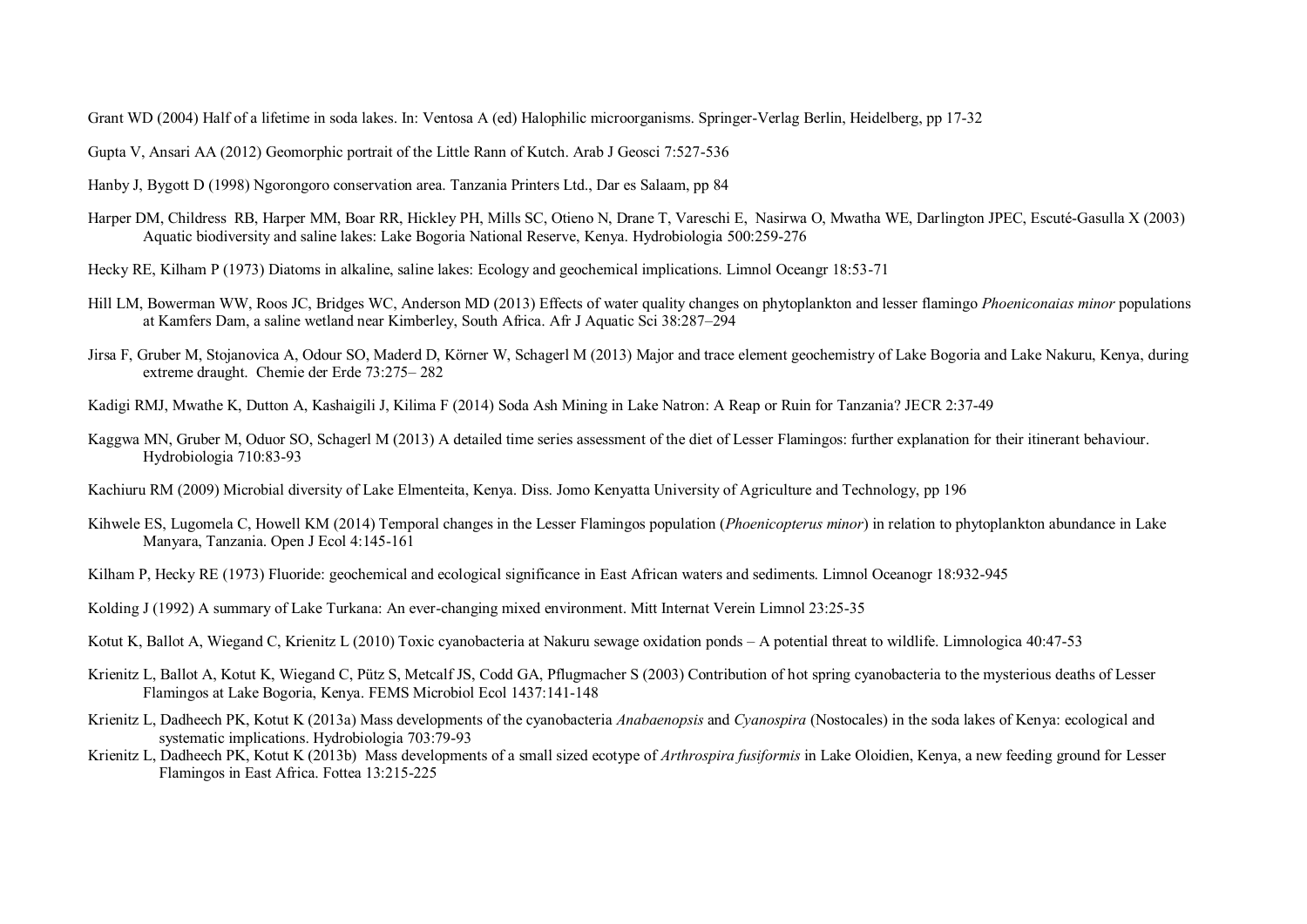- Krienitz L, Dadheech PK, Fastner J, Kotut K (2013c) The rise of potentially toxin producing cyanobacteria in Lake Naivasha, Great African Rift Valley, Kenya. Harmful Algae 27:42-51
- Kulshreshtha S, Kulshreshtha M, Sharma BK (2011) Ecology and present status of flamingos at Sambhar Salt Lake, Rajasthan, India: a critical comparison with past records. Flamingo, Bulletin of the Flamingo Specialist Group 18:24-27
- McCall J (2010) Lake Bogoria, Kenya: Hot and warm springs, geysers and Holocene stromatolites. Earth Sci Rev 103:71-79
- McCulloch GP, Irvine K, Eckardt FFD, Bryant R. (2008) Hydrochemical fluctuations and crustacean community composition in an ephemeral saline lake (Sua Pan, Makgadikgadi Botswana). Hydrobiologia 596:31-46
- Melack JM (1979) Photosynthesis and growth of *Spirulina platensis* (Cyanophyta) in an equatorial lake (Lake Simbi, Kenya). Limnol Oceangr 24:753-760
- Melack JM (1988) Primary producer dynamics associated with evaporative concentration in a shallow, equatorial soda lake (Lake Elmenteita, Kenya). Hydrobiologia 158:1-14
- Melack JM, Kilham P, Fisher TR (1982) Responses of phytoplankton to experimental fertilization with ammonium and phosphate in an African soda lake. Oecologia 52:321-326
- Mlingwa C, Baker N (2006) Lesser Flamingo *Phoenicopterus minor* counts in Tanzanian soda lakes: implications for conservation. In: Boere GC, Galbraith, CA, Stroud, DA (eds) Waterbirds around the world. The Stationary Office, Edinburgh, UK, pp 230-233
- Mungoma S (1990) The alkaline, saline lakes of Uganda: a review. Hydrobiologia 208: 75-80
- Ochumba PBO & Kibaara DI (1988) An instance of thermal instability in Lake Simbi, Kenya. Hydrobiologia 158:247-252
- Oduor SO, Schagerl M (2007) Phytoplankton photosynthetic characteristics in three Kenyan Rift Valley saline-alkaline lakes. J Plankton Res 29:1041-1050
- Ong'ondo GO, Yasindi AW, Oduor SO, Jost S, Schagerl M, Sonntag B, Boenigk J (2013) Ecology and community structure of ciliated protists in two saline-alkaline Rift Valley lakes in Kenya with special emphasis on *Frontonia*. J Plankton Research 35:759-771
- Onywere SM, Shisanya CA, Obando JA, Ndubi AO, Masiga D, Irura Z, Mariita N, Maragia HO (2013) Geospatial extend of 2011-2013 flooding from the Eastern African Rift Valley Lakes in Kenya and its implication on the ecosystems. The soda lakes of Kenya: Their current conservation status and management. Abstracts, pp 16-17
- Osborne TO, Versfeld WD (2004) Etosha National Park: Guidebook to the waterholes and animals. Venture Publ, Windhoek, pp 76
- Pandey J, Pandey U, Singh AV (2014) Impact of changing atmospheric deposition chemistry on carbon and nutrient loading to Ganga River: integrating land–atmosphere–water components to uncover cross-domain carbon linkages Biogeochemistry 119:179-198

Parasharya BM (2009) Nesting of flamingos in India, 2009. Flamingo 17:54-55

Pomeroy D, Byaruhanga A, Wilson M (2003) Waterbirds of alkaline lakes in Western Uganda. J East African Natural History 92:63-79

Roos JC (2012) Water quality assessment of Kamfers Dam May 2012. Report produced by Water Quality Consultants for the Save the Flamingo Association, Kimberley